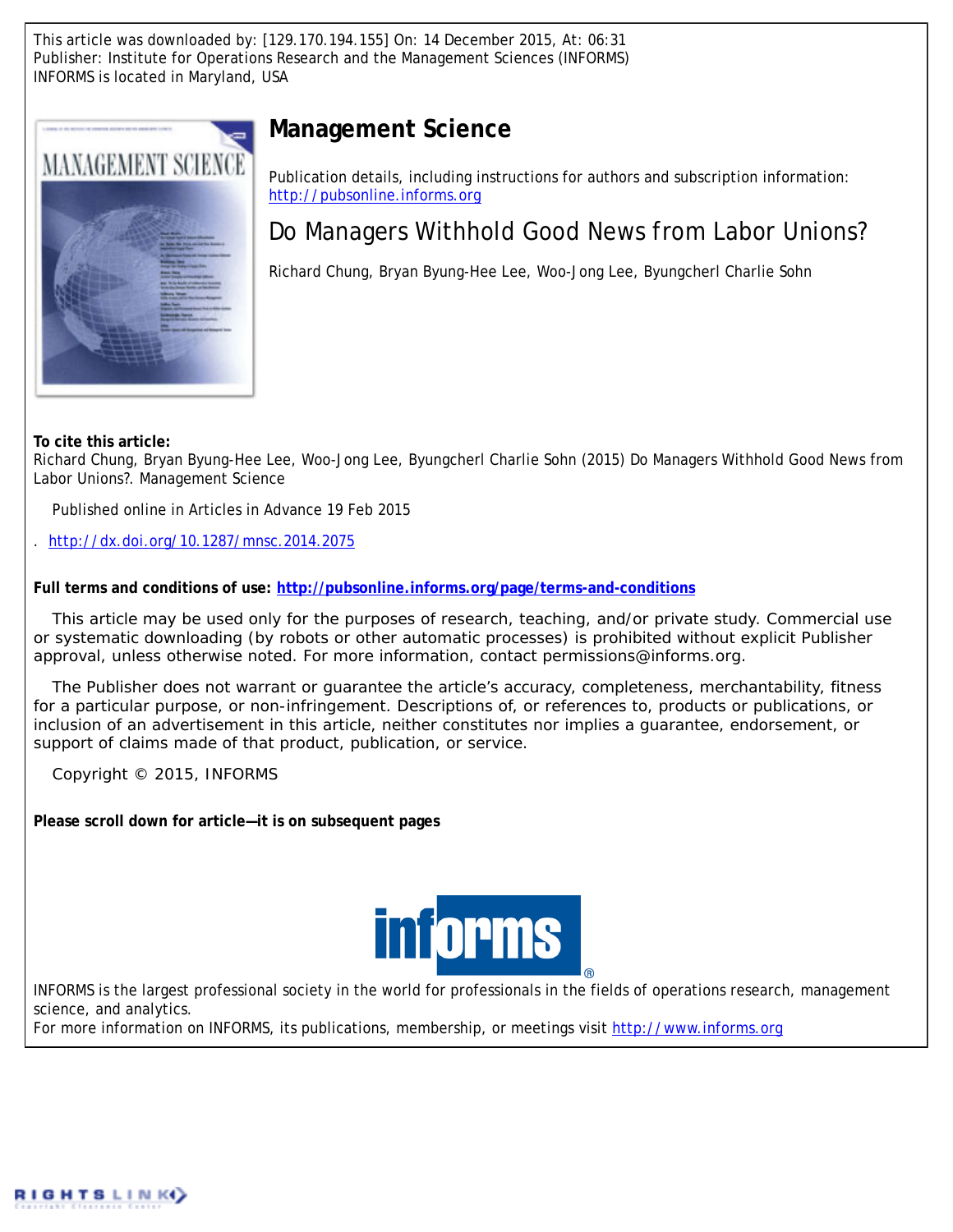MANAGEMENT SCIENCE Articles in Advance, pp. 1–23 ISSN 0025-1909 (print) ISSN 1526-5501 (online) http://dx.doi.org/10.1287/mnsc.2014.2075



© 2015 INFORMS

# Do Managers Withhold Good News from Labor Unions?

Richard Chung Griffith Business School, Griffith University, Nathan QLD 4111, Australia, [r.chung@griffith.edu.au](mailto:r.chung@griffith.edu.au)

Bryan Byung-Hee Lee Faculty of Business Administration, University of Macau, Taipa, Macau, China, [bhlee@umac.mo](mailto:bhlee@umac.mo)

Woo-Jong Lee

College of Business Administration, Seoul National University, Seoul, Republic of Korea, [woojong@snu.ac.kr](mailto:woojong@snu.ac.kr)

Byungcherl Charlie Sohn

Faculty of Business Administration, University of Macau, Taipa, Macau, China, [bcsohn@umac.mo](mailto:bcsohn@umac.mo)

With scarce empirical support, prior literature argues that managers tend to withhold good news and<br>promote bad news to preserve their bargaining power against labor unions. This paper provides empirical<br>intervals of the m evidence of this rarely supported argument. Using comprehensive firm-level data from South Korea, where labor unions have a long tradition of making credible threats, we find that overall disclosure frequency is negatively related to labor union strength, and that this relation is more pronounced in firms with good news. We also find that firms with strong labor unions withhold good news during the labor negotiation period and release it in a gradual fashion afterward and that this pattern is more prominent than that of firms with weak or no unions, implying that managers time news disclosures according to bargaining schedules to achieve better outcomes in labor negotiations. These results are robust to various sensitivity tests.

Data, as supplemental material, are available at [http://dx.doi.org/10.1287/mnsc.2014.2075.](http://dx.doi.org/10.1287/mnsc.2014.2075)

Keywords: labor union; disclosure; timing disclosure; good news versus bad news

History: Received January 7, 2013; accepted June 15, 2014, by Mary Barth, accounting. Published online in Articles in Advance.

## 1. Introduction

Managers facing organized labor often take strategic actions to lower a firm's perceived ability to meet a wage demand. Such managers tend to hold less cash [\(Klasa et al.](#page-22-0) [2009\)](#page-22-0), cut dividends [\(DeAngelo](#page-22-1) [and DeAngelo](#page-22-1) [1991\)](#page-22-1), manage earnings downward [\(DeAngelo and DeAngelo](#page-22-1) [1991\)](#page-22-1), miss analysts' forecasts [\(Bova](#page-22-2) [2013\)](#page-22-2), and strategically choose accounting methods [\(Bowen et al.](#page-22-3) [1995,](#page-22-3) [Cullinan and Bline](#page-22-4) [2003,](#page-22-4) [D'Souza et al.](#page-22-5) [2000\)](#page-22-5) to project a negative picture and, as a result, better cope with labor's wage demands. In a similar vein, earlier research argues that such managers are reluctant to share information on firms' prospects with labor so as to preserve bargaining power [\(Kleiner and Bouillon](#page-22-6) [1988,](#page-22-6) [Leap](#page-22-7) [1991,](#page-22-7) [Hilary](#page-22-8) [2006\)](#page-22-8). Surprisingly, however, empirical evidence to support the claim that management strategically shares information with labor unions is scarce. This paper aims to fill this gap by exploring strategic disclosures of unionized firms.

We posit that managers facing organized labor tend to disclose less on average, and that they withhold good news and promote bad news to paint a pessimistic picture about the firms' prospects. We also predict that this asymmetric news disclosure is more prominent during the collective bargaining process than it is during other periods of the year.

Consistent with the prediction, we find strong evidence that labor union strength is negatively associated with disclosure frequency using a large sample of Korean listed firms for the 2003–2007 period. Furthermore, we report that this negative association between union strength and disclosure frequency is mainly driven by good news firms. We also find that managers time news disclosure by withholding good news during a labor bargaining period and then releasing it in a gradual fashion when the bargaining season is over. Withholding good news during a labor negotiation period stems from managers' strategic disclosure policy, which is intended to reduce the excessive surrender of company resources to the unions. Our main findings are robust to controls for management compensation structure, Korean corporate culture, the endogeneity of union strength,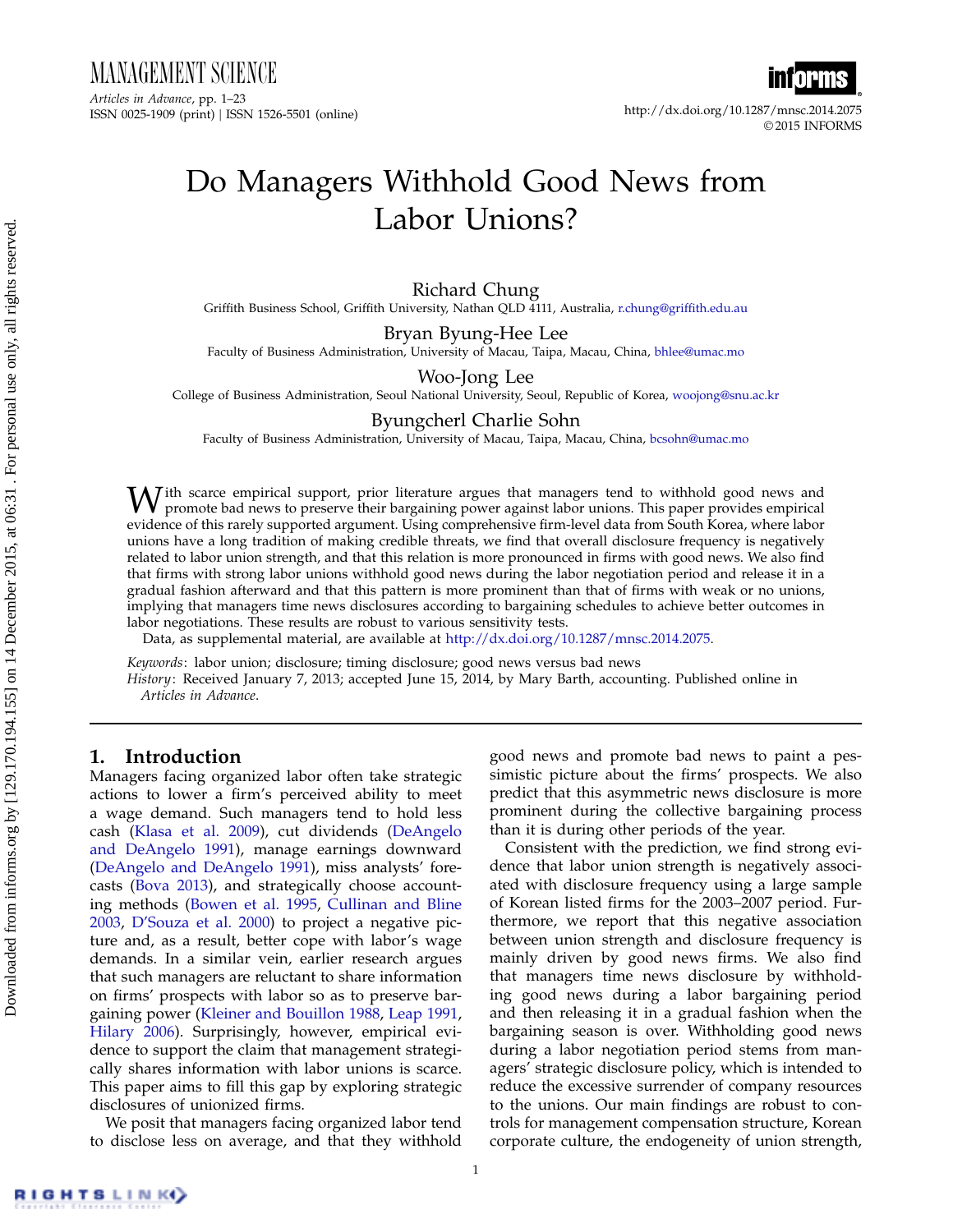different variable specifications, and other sensitivity tests.

In establishing the empirical association between labor union and disclosure activities, we benefit from Korean contexts for the following reasons. First, [Hilary](#page-22-8) [\(2006\)](#page-22-8) argues that using raw disclosure may not capture the whole information flow because management can reveal information to financial markets through various alternative channels. However, all Korean listed companies are required to disclose their material information to the public simultaneously or before they provide the information to some selected market participants such as financial analysts, institutional investors, foreign investors, etc. This is known as Regulation Fair Disclosure (Reg FD) (Korea Exchange 2002a, b). In so doing, disclosing firms have to file details of their disclosure on the Korean Investor's Network for Disclosure (KIND) System, which is operated by the Korea Exchange (KRX), as well as on the Data Analysis, Retrieval and Transfer (DART) System, which is operated by the Financial Supervisory Service  $(FSS)$ .<sup>[1](#page-2-0)</sup> As a result of Reg FD, firms are required to disclose all the material information in a fair and timely manner. This naturally enables us to address [Hilary'](#page-22-8)s [\(2006\)](#page-22-8) concern because the Reg FD rules preclude that other sources of information flow from Korean firms to the public and thereby make fair disclosures the only outcome of firms' strategic disclosure policy.

Besides the advantage of an empirical proxy for disclosure quality, we also have good reasons to pay attention to Korean companies. In the United States, empirical evidence concerning labor unions has been scarce because no comprehensive firm-level measure of the unionization rate is yet available. In contrast, Korean listed firms are required to report the number of union workers in their annual reports from which we can retrieve a comprehensive firm-level unionization rate for each firm in a given year. This study thus exploits a unique disclosure requirement in South Korea.

Furthermore and more importantly, the labor union plays a significant role as a nonfinancial stakeholder in South Korea. In an annual report published by the [World Economic Forum](#page-23-0) [\(2010\)](#page-23-0), the global business competitiveness of South Korea fell by six ranks, landing 19th. The World Economic Forum attributed this change in part to the difficulty of hiring and firing workforces, which leads employers to rely more on temporary employment contracts. On the World Economic Forum's labor–management relations list, South Korea ranks third from the bottom. With their proud and long tradition of furious protests harking back to their resistance against the military dictatorships of the 1970s and 1980s, labor unions in South Korea still remain radical and often militant (see [The](#page-23-1) [Economist](#page-23-1) [2010\)](#page-23-1). Accordingly, labor unions' threats are perceived as highly credible in South Korea, which provides sufficient incentives for management to initiate actions against such threats. To the extent that the unionization rate validly acts as proxy for the magnitude of these threats, we expect that a Korean sample would provide us with a more powerful test.

Our findings add to the disclosure literature in several ways. [Healy and Palepu](#page-22-9) [\(2001\)](#page-22-9) note the absence of evidence in the literature about the effect of agency problems on corporate disclosures. We contribute by showing how agency problems, attributable to the informational dynamics between management and employees, affect disclosure strategy. In a recent paper, [Bova](#page-22-2) [\(2013\)](#page-22-2) documents that, in the face of an organized labor force, managers tend to miss analysts' consensus forecasts by taking less action to guide forecasts downward when estimates are too high, but more action to deflate earnings when expectations are too low. By focusing on fair disclosures, this paper expands the scope of managerial information policy against unions to a broader period of time, even before managers communicate with analysts.

Our paper also complements [Hilary'](#page-22-8)s [\(2006\)](#page-22-8) findings on the positive association between labor union strength and information asymmetry by suggesting a specific channel via which information asymmetry of unionized firms becomes more severe in financial markets. We also contribute to the literature on disclosure costs. Apart from the potential benefits of disclosures (e.g., reduced cost of capital), there are also costs if the disclosures reveal proprietary information about the firm's prospects to related parties such as business competitors [\(Verrecchia](#page-23-2) [2001\)](#page-23-2). We contribute to this stream of research by identifying employees as other important information users especially when they exhibit excessive rent-seeking behavior. Recognizing the incentives and behaviors of management and labor unions is important for both parties in the labor negotiation process.

We also contribute to the research stream on managers' "timing" of information flow. [DeAngelo and](#page-22-1) [DeAngelo](#page-22-1) [\(1991\)](#page-22-1) document that firms report lower income and cut dividends during union negotiations. According to [Chen and Mohan](#page-22-10) [\(1994\)](#page-22-10), managers are more likely to change earnings announcement dates when earnings are less than expected. In contrast,

<span id="page-2-0"></span><sup>&</sup>lt;sup>1</sup> FSS is the regulatory body of South Korea that is similar to the Securities and Exchange Commission (SEC) in the United States [\(http://englishdart.fss.or.kr/\)](http://englishdart.fss.or.kr/). The major differences between Korean and U.S. Reg FD include the following: (1) the types of corporate information subject to Reg FD are specified by law and stock market regulations only in South Korea, and (2) foreign governments and foreign private issuers are exempt from the regulation of Reg FD only in the United States.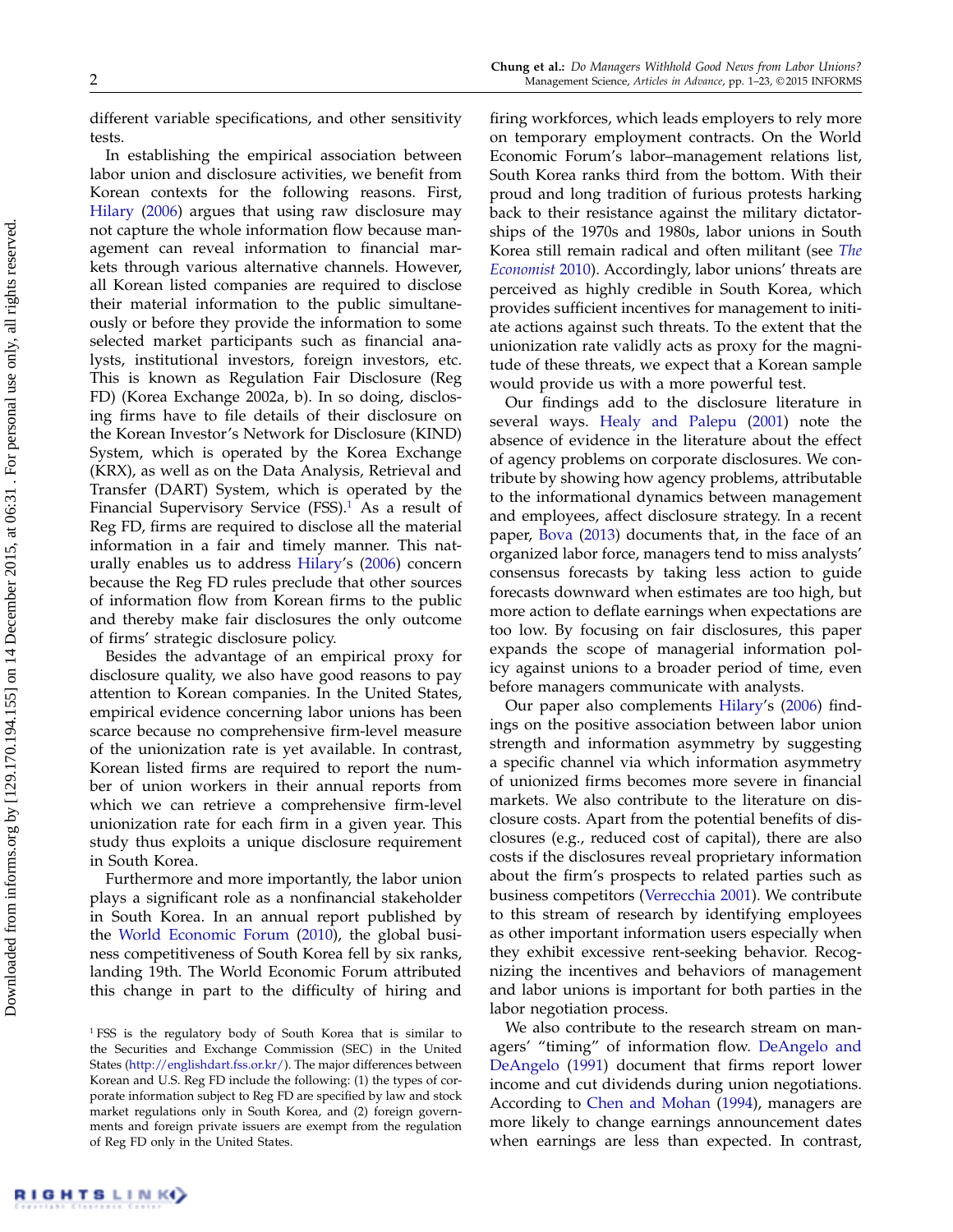[Liberty and Zimmerman](#page-23-3) [\(1986\)](#page-23-3) do not find evidence that managers conduct income-decreasing earnings management during labor negotiations. [Bova](#page-22-2) [\(2013\)](#page-22-2) finds that unionized firms are more likely to miss mean consensus analysts' earnings forecasts to signal a negative outlook to their unions, but this tendency is not restricted to the period just before the labor negotiation process. We add a piece of evidence supporting managerial timing of disclosure in the context of labor relations by showing that managers in unionized firms withhold good news during the collective bargaining process and then release it in a smooth fashion.

More importantly, we propose asymmetric disclosure behaviors to withhold good news and promote bad news in unionized firms. Although various incentives can motivate management to release or withhold their private information [\(Healy and Palepu](#page-22-9) [2001,](#page-22-9) [Verrecchia](#page-23-2) [2001\)](#page-23-2), the incentive to withhold good news and promote bad news has not been frequently discussed in the literature. The only exception is that managers do so in the period immediately preceding option grant dates to lower the exercise price of their options [\(Yermack](#page-23-4) [1997,](#page-23-4) [Aboody and Kasznik](#page-22-11) [2000\)](#page-22-11). On the other hand, there is abundant evidence that management has incentives to withhold bad news for various reasons, such as career concerns [\(Nagar et al.](#page-23-5) [2003,](#page-23-5) [Kothari et al.](#page-22-12) [2009\)](#page-22-12). By focusing on their incentives to gain favorable terms in the labor negotiation process, we add a new piece of evidence to this literature on rare cases in which management withholds good news and promotes bad news.

## 2. Institutional Background

## 2.1. Labor Negotiations

Labor negotiations in South Korea have several unique characteristics. Despite a lack of clear rationale, it has been a long tradition for the management and labor unions to do the annual wage negotiations in spring in South Korea.<sup>[2](#page-3-0)</sup> The collective bargaining is done once a year in the second calendar quarter for most Korean firms. Most firms start wage negotiations in April because management and labor unions can start the negotiation three months in advance of the calendar month of the previous year's negotiation settlement, which is usually June. That is, most Korean firms do not finish their collective bargaining in the early part of the second quarter but, instead, use the whole second quarter.

Typical labor negotiations in South Korea take the form of collective bargaining in which all topics including wage increases, improvements to work conditions, and compensation packages for the union leaders are dealt with at the same time without any sequence. Once the labor contract is signed by the manager and the labor union, it is not generally subject to renegotiation. Thus, newly revealed good news after the wage negotiation process does not provoke renegotiations, but it may be considered by the labor union in the subsequent period wage bargaining.

## 2.2. Corporate Structure

The corporate structure and culture are also unique in South Korea. Many firms are affiliated to a business group called a "chaebol." This business group provides internal funding and support to its member firms. For example, Samsung Life Insurance has functioned as an internal funding source for Samsung Group's member firms since a chaebol is prohibited by Korean law from holding a bank. The performance of each individual legal entity, not the collective performance of chaebol member firms, is the basis for incentive pay determination. The corporate culture of South Korea is not the same as that of either Japan or the United States. Sometimes the benefit of the whole business group can predominate the benefit of individual firms, as with Japanese firms. However, labor negotiations are primarily performed on an individual firm basis, as with U.S. firms. Unlike U.S. conglomerates, chaebol firms are under the absolute influence of the controlling owner despite their independent legal status [\(Black and Kim](#page-22-13) [2012\)](#page-22-13).

The group firm structure may affect management compensation, which in turn can influence managerial disclosure strategy. For example, the pay level is higher for chaebol firms than it is for nonchaebol firms on average. Managers of Korean firms are also granted incentive pay such as stock options, but this is not as prevalent as in U.S. firms. Chaebol firms are more likely to use stock options in their executive compensation packages. Cash bonuses and stock options are usually based on accounting performance rather than on stock prices [\(Kim et al.](#page-22-14) [1999\)](#page-22-14). This supports our premise in the following section that managers have incentives to withhold good news from labor unions because mitigating excessive wage increases can enhance accounting profits.

In South Korea, labor negotiations are conducted on the firm level. Sometimes labor unions in the same industry take joint and simultaneous industrial actions to maximize their bargaining power against their management, or they conduct wage negotiations under the implicit guidance of upper-level union associations. However, it is unlikely that the labor unions within the same chaebol firms conduct their negotiations on the business group level.

<span id="page-3-0"></span><sup>2</sup> This collective bargaining is called "spring labor offensive" or "shunto" because it falls in spring every year (see [The Economist](#page-23-6) [1999\)](#page-23-6).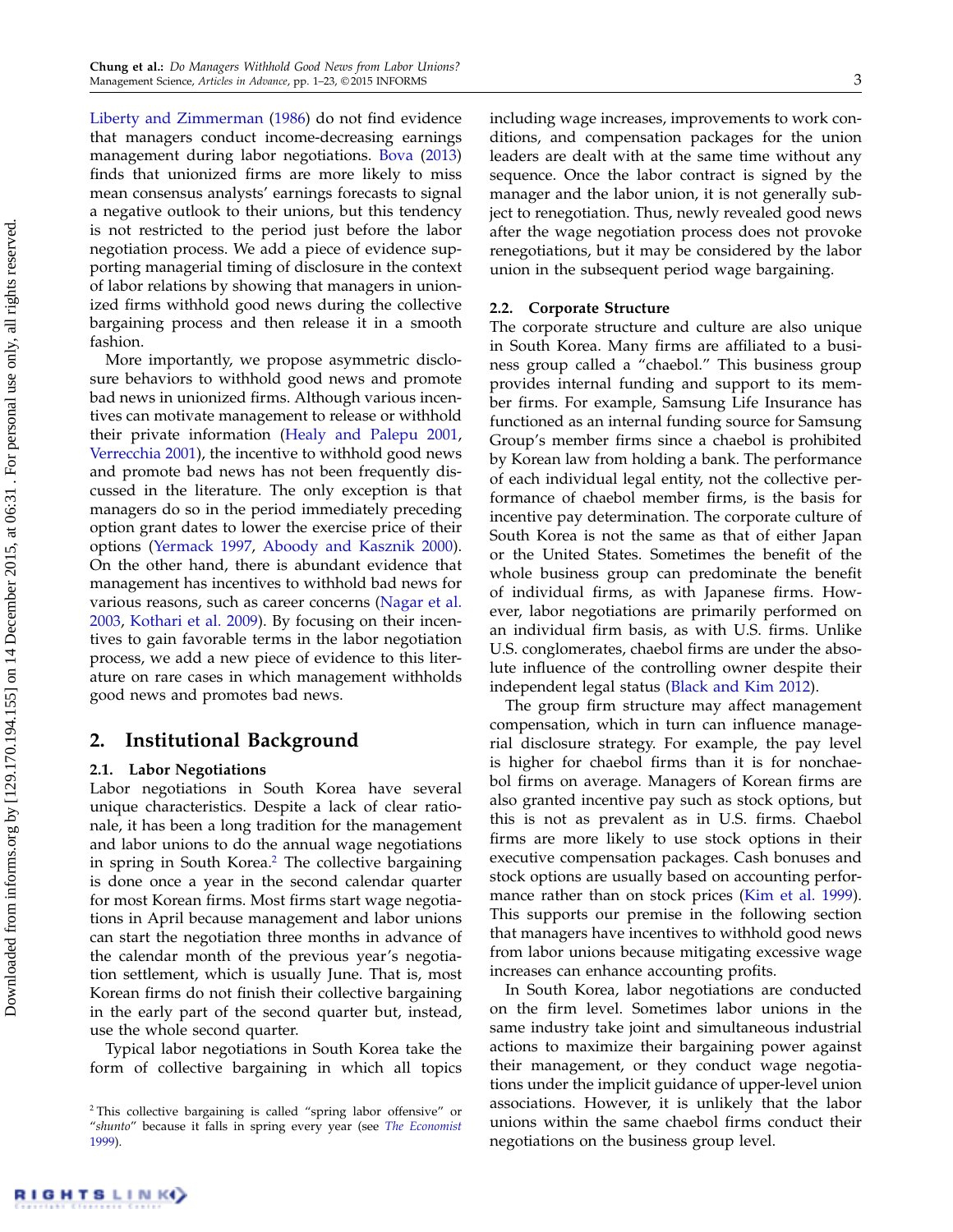Korean firms usually disclose their own individ-ual firm's news through the KIND system,<sup>[3](#page-4-0)</sup> from which we extract the disclosure data, and this tendency is the same for a business group such as a chaebol. Therefore, it is rare for a chaebol to disclose either group-wide news or its member firms' news. Of course, a chaebol can disclose group-wide or member firm-specific non–Reg FD news more frequently through other channels such as press releases, but this is outside the scope of our study.

## 3. Related Literature and Hypotheses Development

## 3.1. Labor Unions and Disclosure

There is a stream of research that focuses on the unions' role in diverse corporate decisions concerning operating, financing, and investing activities. Empirical research on the effect of labor unions on firm performance typically addresses the related operating productivity or costs. Previous findings suggest a trade-off between the costs and benefits of a labor union with regard to its effect on firms' operating profitability. A labor union typically has a positive effect on the productivity of a firm [\(Bronars and Deere](#page-22-15) [1994,](#page-22-15) [Hirsch](#page-22-16) [1991\)](#page-22-16). However, the effect of unions on the improvement of productivity is offset by escalated labor compensation costs, which eventually leads to reduced profitability [\(Bronars and Deere](#page-22-15) [1994\)](#page-22-15).

Managers' strategic incentives arising from considerations for favorable bargaining positions against labor unions also have a substantial impact on corporate financing decisions. Because maintaining a high level of corporate liquidity can encourage workers to raise their wage demands, a firm with external finance constraints has an incentive to use the cash flow demands of debt service to improve its bargaining position with workers [\(Matsa](#page-23-7) [2010\)](#page-23-7). Such liquidity concerns also motivate managers to hold less cash in order to shelter corporate income from labors' demands [\(Klasa et al.](#page-22-0) [2009\)](#page-22-0).

The research also consistently shows that labor unions influence investment decisions. For example, unions limit the level and riskiness of firms' investments [\(Bronars et al.](#page-22-17) [1994\)](#page-22-17). The rationale for this empirical regularity is that, because they are rentseekers, unions use the threat of a strike to appropriate quasi-rents that would otherwise flow to investments [\(Hirsch](#page-22-18) [1992\)](#page-22-18), thus reducing management's incentives to make risky investments.

[Hilary](#page-22-8) [\(2006\)](#page-22-8) investigates the effect of labor union strength in terms of its capital market consequences. Using several proxies for information asymmetry, he documents a positive association between labor union strength and information asymmetry. However, he does not investigate the direct channel through which managers facing strong labor unions bring about information asymmetry in the financial market. In sum, labor unions play a significant role in key aspects of corporate decisions and give rise to important capital market consequences.

Despite labor's impact on diverse corporate decisions and market consequences, much less is known about its impact on firms' disclosure policy. Various incentives can motivate managers to disclose or withhold their private information [\(Healy and Palepu](#page-22-9) [2001,](#page-22-9) [Verrecchia](#page-23-2) [2001\)](#page-23-2). Managerial commitment to quickly and fully disclose private information, good or bad, can reduce information asymmetry, which in turn increases firm value [\(Glosten and Milgrom](#page-22-19) [1985,](#page-22-19) [Diamond and Verrecchia](#page-22-20) [1991,](#page-22-20) [Verrecchia](#page-23-2) [2001,](#page-23-2) [Healy](#page-22-9) [and Palepu](#page-22-9) [2001\)](#page-22-9). However, existing theories suggest that disclosure costs that arise from the proprietary nature of information may sometimes prevent full disclosure [\(Verrecchia](#page-23-2) [2001\)](#page-23-2). When disclosure is costly to the firm, a manager attempting to maximize firm value will disclose information only if it is favorable (e.g., [Verrecchia](#page-23-8) [1990\)](#page-23-8). Managers know that the labor unions actively collect and use firms' information concerning operating, financing, and investing activities to enhance their wage negotiation ability. Therefore, labor unions impose costs on managers' full disclosure. As a result, managers facing organized labor take strategic actions when deciding whether and how much information to disclose. $4$  The preceding discussions lead to our first testable hypothesis (in alternative form):

<span id="page-4-2"></span>Hypothesis 1 (H1). Managers' disclosure frequency decreases with the strength of the labor union, ceteris paribus.

### 3.2. Labor Unions and Asymmetric Disclosure

Related studies document several incentives to withhold a certain type of news (i.e., asymmetric disclosure behaviors). Managers have incentives to withhold bad news relative to good news under a standard agency problem where managerial disclosure preferences are not aligned with those of shareholders [\(Healy and Palepu](#page-22-9) [2001,](#page-22-9) [Verrecchia](#page-23-2) [2001,](#page-23-2) [Kothari et al.](#page-22-12) [2009\)](#page-22-12). This differential disclosure incentive stems from a variety of factors, including formal compensation

<span id="page-4-0"></span><sup>&</sup>lt;sup>3</sup> More specifically, Korean firms submit fair disclosures to KIND first, which are then shared with DART. On the other hand, they file annual reports to DART first, which are then shared with KIND.

<span id="page-4-1"></span><sup>&</sup>lt;sup>4</sup> In contrast to the standpoint viewing labor unions as rent-seekers, some studies suggest a monitoring role of labor unions. For example, Chen et al. (2012) find that the cost of debt decreases with union strength because union workers' contractual wages and benefits are similar to the payoff on risky debt, creating unions' monitoring incentives.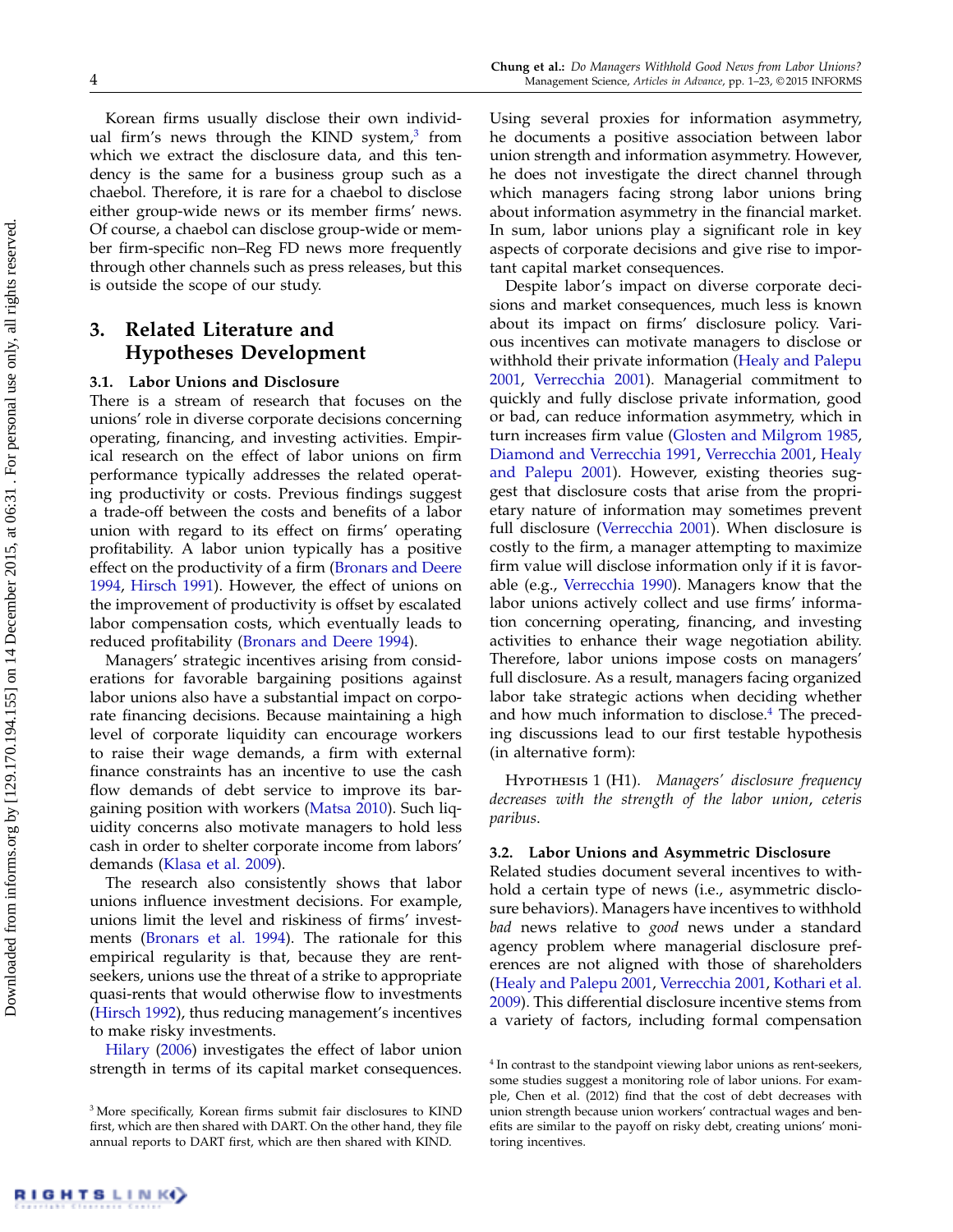contracts, career concerns, reputation concerns, and empire building [\(Ball](#page-22-21) [2009,](#page-22-21) [Graham et al.](#page-22-22) [2005,](#page-22-22) [Khan](#page-22-23) [and Watts](#page-22-23) [2009,](#page-22-23) [LaFond and Watts](#page-22-24) [2008\)](#page-22-24). For these reasons, managers often delay bad news disclosures in practice [\(Graham et al.](#page-22-22) [2005\)](#page-22-22).

Relative to the abundant evidence for incentives to withhold bad news, evidence for the opposite (i.e., incentives to withhold good news or promote bad news) remains scant. There are two exceptions: First, litigation risk can motivate managers to quickly reveal bad news because they face a greater loss function with bad news [\(Kasznik and Lev](#page-22-25) [1995;](#page-22-25) [Skinner](#page-23-9) [1994,](#page-23-9) [1997;](#page-23-10) [Baginski et al.](#page-22-26) [2002\)](#page-22-26). Second, managers do so in hope of influencing the exercise price of their options [\(Yermack](#page-23-4) [1997,](#page-23-4) [Aboody and Kasznik](#page-22-11) [2000\)](#page-22-11).

We propose labor union strength as the third motive that induces managers to delay good news and prompts bad news disclosures. [Hilary](#page-22-8) [\(2006\)](#page-22-8) cites evidence that suggests that revealing information in a unionized environment weakens management's position during the collective bargaining process. This is true if a firm generates a sufficient surplus because labor unions are quasi-rent-seekers. We thus expect that managers' tendency not to reveal private information is more pronounced in firms with good news, leading to cross-sectional differences in disclosure activities across good versus bad news firms. Based on this reasoning, we formalize our second hypothesis (in alternative form):

<span id="page-5-0"></span>HYPOTHESIS 2 (H2). Managers' disclosure of good (bad) news decreases (increases) with the strength of the labor union, ceteris paribus.

#### 3.3. Labor Unions and Disclosure Timing

Prior literature examines managerial timing in various arenas. For example, [DeAngelo and DeAngelo](#page-22-1) [\(1991\)](#page-22-1) document that firms report lower income and cut dividends during the labor negotiation process. In contrast, [Liberty and Zimmerman](#page-23-3) [\(1986\)](#page-23-3) do not find evidence that managers conduct income-decreasing earnings management during labor negotiations. [Chen and Mohan](#page-22-10) [\(1994\)](#page-22-10) document that managers are more likely to change earnings announcement dates when earnings are less than expected, and that this tendency is more pronounced in small firms. More closely related papers to our study are [Yermack](#page-23-4) [\(1997\)](#page-23-4) and [Aboody and Kasznik](#page-22-11) [\(2000\)](#page-22-11). They report that managers withhold good news and promote bad news in the period immediately preceding option grant dates to lower the exercise price of their options. However, prior studies on disclosure timing, especially in terms of labor relations, are relatively scant. [Bova](#page-22-2) [\(2013\)](#page-22-2) finds that unionized firms are more likely to miss analysts' earnings forecasts using both earnings management and expectations management to signal a negative outlook to their unions, but this tendency is not restricted to the period just before the labor negotiation process. Although his paper focuses on firms' meet-or-beat forecast strategy rather than on comprehensive news disclosures, it motivates us to make another interesting prediction.

In previous sections, we have considered the effect of union strength on the average level of news disclosure throughout the year. However, managers not only reduce (increase) the annual level of good (bad) news disclosures when facing strong labor unions, but they can also time when to intensify and relax such asymmetric news disclosures, taking labor negotiation schedules into account. In other words, managers withhold good news and promote bad news during the collective bargaining process to a greater extent than they do during other periods of the year. However, managers cannot withhold good news forever (if it is subject to mandatory disclosure) and release it to the market when the bargaining process is over. Similarly, the accelerated announcement of bad news during the bargaining process subsequently causes an abnormal decrease in the number of bad news disclosures. We expect that this temporal pattern of asymmetric disclosure within a year is more prominent for firms with stronger labor unions. Unlike U.S. firms, Korean firms engage in yearly collective bargaining. Since the vast majority of Korean firms bargain in the second calendar quarter of the year, this withinyear temporal pattern of the asymmetric disclosure is tested in the spirit of an event study. We formalize this test as our third hypothesis (in alternative form):

<span id="page-5-1"></span>HYPOTHESIS 3 (H3). Managers' disclosure of good (bad) news decreases (increases) during the collective bargaining process with subsequent reversals, and this timing of asymmetric news disclosure is more pronounced for firms with stronger labor unions, ceteris paribus.

## 4. Research Design

To test our main hypotheses, we follow prior studies for regression specification. As recognized by [Larcker](#page-22-27) [and Rusticus](#page-22-27) [\(2010\)](#page-22-27), however, a complete structural determinant model of disclosure quality has not been developed. [Healy and Palepu](#page-22-9) [\(2001\)](#page-22-9) suggest various motives for voluntary disclosure such as capital market transactions, corporate control, stock compensation, litigation, management talent signaling, and proprietary cost. We adopt an equity offer dummy to control for capital market transaction motives [\(Lang](#page-22-28) [and Lundholm](#page-22-28) [1993\)](#page-22-28). We include return on assets (ROA), loss dummy, and contemporaneous stock return to control for managers' concerns about firm performance because of corporate control problems [\(Warner et al.](#page-23-11) [1988,](#page-23-11) [Morck et al.](#page-23-12) [1990,](#page-23-12) [DeAngelo](#page-22-29) [1988\)](#page-22-29)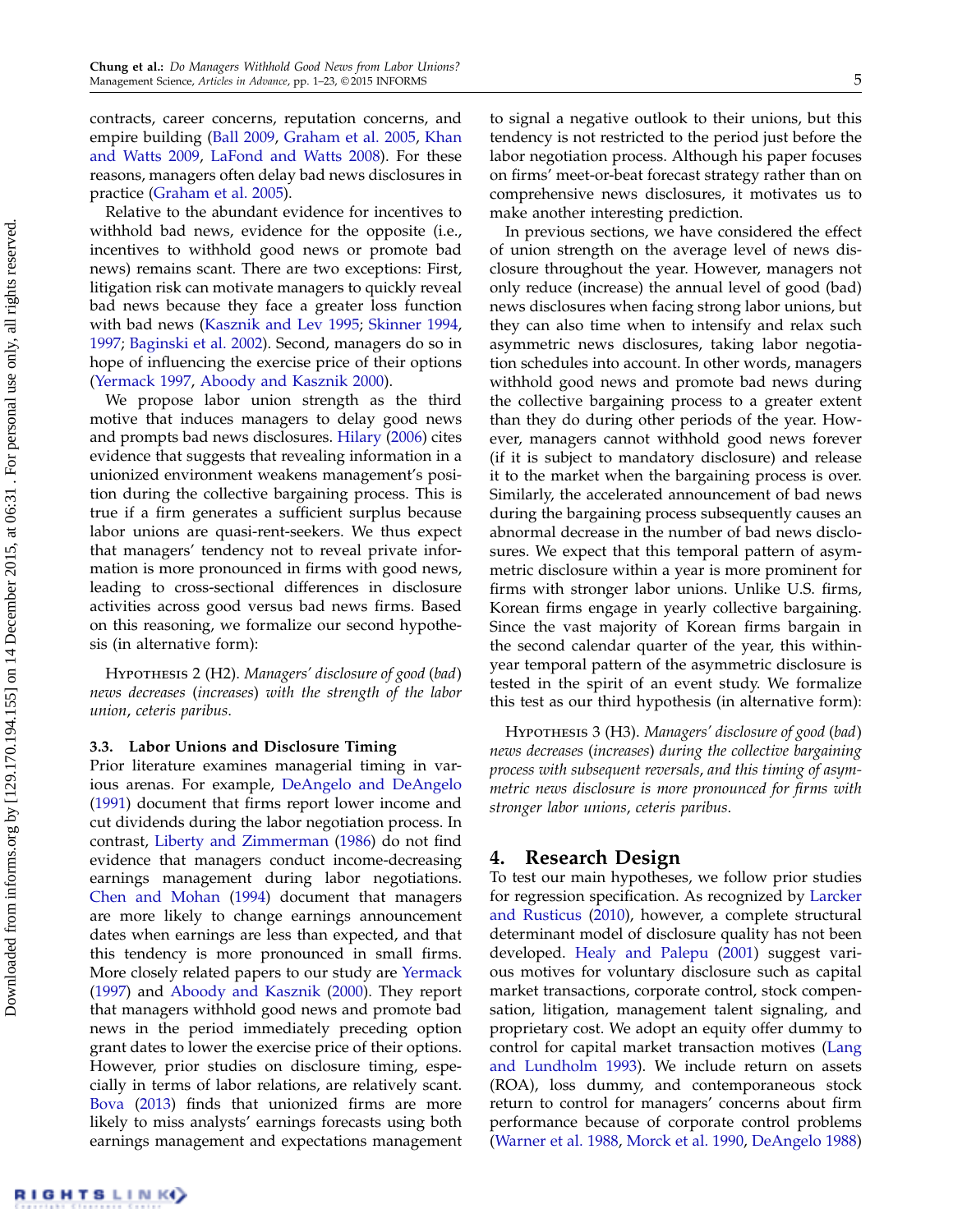and firm size, and an industry dummy to control for their concerns about takeover threats [\(Brennan](#page-22-30) [1999\)](#page-22-30). We also control for managers' concerns about the proprietary cost by including the Herfindahl–Hirschman index (HHI) on the rationale that the proprietary cost incurred by disclosures is larger when industry competition is intense [\(Verrecchia](#page-23-2) [2001,](#page-23-2) [Dye](#page-22-31) [2001\)](#page-22-31).

We also include the control variables adopted in [Larcker and Rusticus](#page-22-27) [\(2010\)](#page-22-27), which are the natural logarithm of the number of shareholders, length of operating cycle, the presence of a Big Four auditor, the book-to-market ratio, the number of analysts following the firm, and leverage. We add a chaebol dummy and foreign ownership because they may be important factors affecting the corporate governance of Korean firms. Specifically, we estimate the following regression to test our main hypotheses:

<span id="page-6-1"></span>
$$
DEP_{it} = a_0 + a_1 Union_{it} + a_2 Log(\#Owners)_{it} + a_3 Offer_{it}
$$
  
+  $a_4 RET_{it} + a_5 Loss_{it} + a_6 HHI_{it} + a_7 OpCycle_{it}$   
+  $a_8 BigAudit_{it} + a_9 Size_{it} + a_{10} BM_{it}$   
+  $a_{11 Log(\#Analysis)_{it} + a_{12} LEV_{it} + a_{13} ROA_{it}$   
+  $a_{14} Chaebol_{it} + a_{15} ForOwn_{it}$   
+  $\sum Year + \sum Ind + \varepsilon_{it}$ , (1)

where  $DEP = Log(\text{\#Disclosure})$  is the natural logarithm of one plus the number of disclosures for firm i in year t in testing [H1.](#page-4-2) To gauge labor union strength (Union), which is the variable of our main interest, we define two measures: union existence and unionization rates. Union, thus, equals either the unionization rate (which is the proportion of the number of union members to the number of total employees) or the union existence (which equals one if some employees are union members, and zero otherwise). $5$  The definitions of the variables are summarized in Appendix A. We estimate Equation [\(1\)](#page-6-1), which includes year and industry fixed effects, using pooled regressions with standard errors clustered at the firm level [\(Petersen](#page-23-13) [2009\)](#page-23-13).<sup>[6](#page-6-2),[7](#page-6-3)</sup> Hypothesis [1](#page-4-2) predicts that coefficient  $a_1$  is negative.

<span id="page-6-0"></span><sup>5</sup> Litigation risk also influences the incentive for corporate disclosure [\(Skinner](#page-23-9) [1994\)](#page-23-9). We expect stock returns, loss indicators, ROA, firm size, and industry dummies to sufficiently capture the litigation risk of a firm as in prior studies [\(Simunic](#page-23-14) [1980\)](#page-23-14). However, it should be noted that South Korea is a code law country with a strong German law origin, and Korean firms are therefore rarely exposed to shareholder litigation [\(La Porta et al.](#page-22-32) [2006\)](#page-22-32).

To test [H2](#page-5-0) and [H3,](#page-5-1) we read the content of each piece of news and classify it as good, bad, or neutral news. See Appendix B for the criteria of news classifications and the examples of good, bad, and neutral news. We redefine  $DEP = Log(\text{H}News \text{ Disclosure})$  as Log(#Good News Disclosures) or Log(#Bad News Disclosures), which are the natural logarithms of one plus the number of good or bad news disclosures for firm i in year t, respectively, and regress Equation [\(1\)](#page-6-1) for the whole sample. Hypothesis [2](#page-5-0) predicts that coefficient  $a_1$  is negative (positive) for the good (bad) news disclosure.

To test [H3,](#page-5-1) we redefine  $DEP = Log(\text{H}News~Disclo$ sures) as Log(#Good News Disclosures) or Log(#Bad News Disclosures), which are the natural logarithms of one plus the number of good or bad news disclosures for firm  $i$  in "month  $m$ ," respectively, and then construct quarter indicator variables Q1, Q2, and Q3 or month indicator variables from January to November, which takes the value of one if the news is disclosed in the corresponding quarter or month, and zero otherwise. We then interact each of these timing indicators with Union to see whether the impact of Union on good and bad news disclosures is different in the second calendar quarter (or in the months from April to June) compared to other quarters (or months) of the year. Hypothesis [3](#page-5-1) predicts that the coefficients on Union ∗ Q2, Union ∗ April, Union ∗ May, and Union ∗ June are negative (positive) for the good (bad) news disclosure.

## 5. Empirical Results

#### 5.1. Data Description

Our sample covers nonfinancial companies listed on the Korean Stock Exchange from 2003 to 2007. In our sample period, all listed firms are required to report the number of union members and the number of total employees in the electronic corporate filing services of the Financial Supervisory Service (FSS). We hand-collect the data to construct the firm-year level unionization rate measures (the number of union members divided by the number of total employ-ees).<sup>[8](#page-6-4)</sup> In addition to the union data, we retract the

<span id="page-6-2"></span><sup>6</sup> For industry classification, we rely on a three-digit Korean Standard Industrial Classification (KSIC) code, which is similar to Standard Industrial Classification (SIC), defined by the U.S. Bureau of Labor Statistics. We then construct 29 industry dummies to capture industry-specific effects on disclosure activities.

<span id="page-6-3"></span><sup>7</sup> We adjust the standard errors by clustering observations across years for a given company because we are mainly concerned that

the residuals are correlated across time as a result of their possibly sticky nature over time. However, our inferences are unaffected by the use of different adjustment techniques. For example, we repeat all the regressions in this paper using the [Fama and MacBeth](#page-22-33) [\(1973\)](#page-22-33) method after correcting serial correlations and find that the main implications are unaltered. Double-clustered standard errors (i.e., by firm and year) do not change the tenor of our results.

<span id="page-6-4"></span><sup>8</sup> U.S. empirical studies on the effect of labor unions have been scarce because no comprehensive firm-level measure of the unionization rate is yet available. Some recent papers have employed industry-level measures of a unionization rate based on survey data for U.S. firms and converted them into firm-level proxies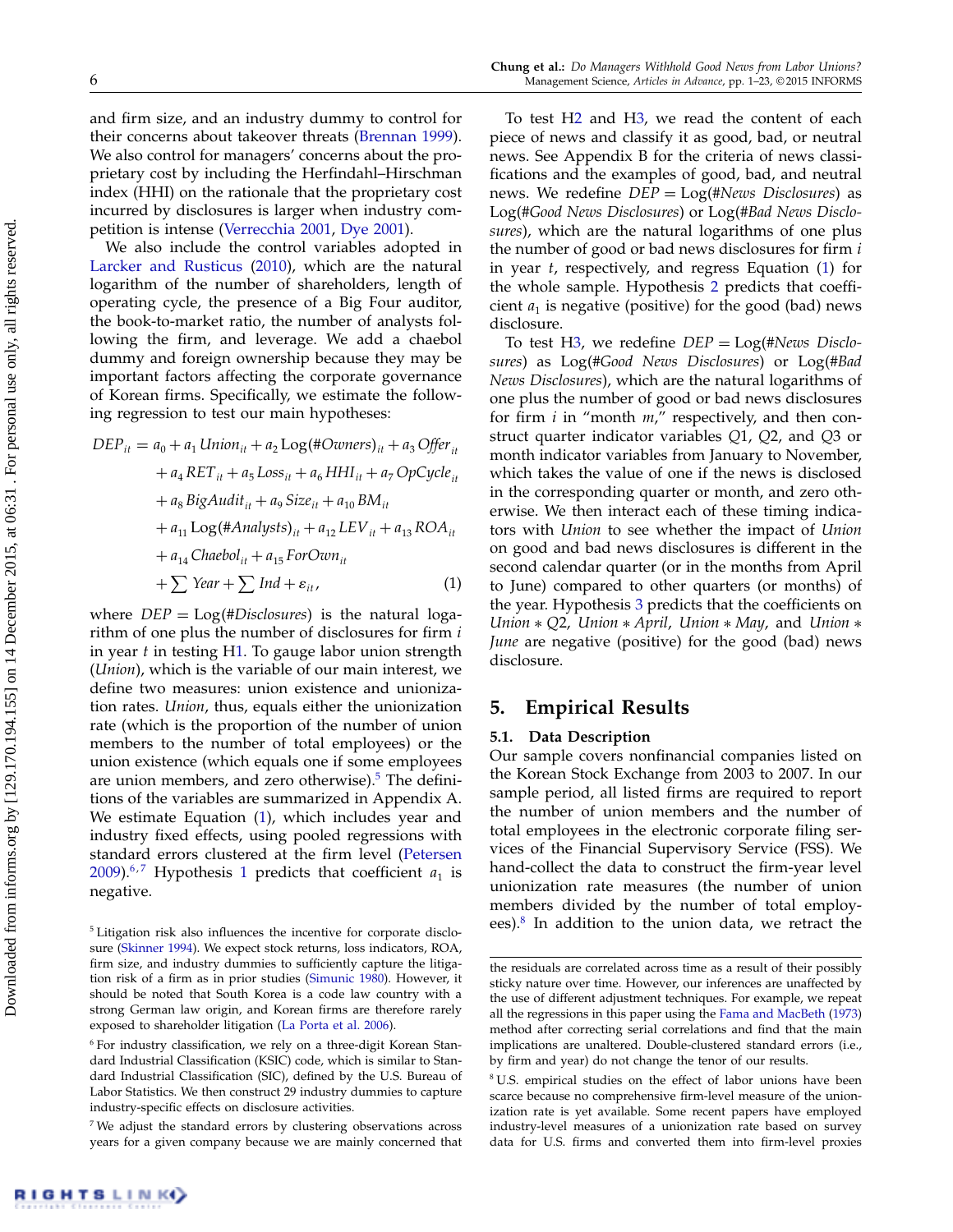annual frequency of disclosure data from the KIND System, and financial data and ownership data from the TS2000 and KIS-VALUE data sets, which were developed by the Korea Listed Companies Association (KLCA) and the Korea Investors Service (KIS), respectively. We also read the individual news disclosed by our sample firms from the KIND System and classify them as good, bad, or neutral news.

We collect 5,486 pieces of disclosure data and 1,839 pieces of unionization rate data from KIND.<sup>[9](#page-7-0)</sup> When they are merged with those TS2000 and KIS-VALUE data sets having financial variables, the missing values for the disclosure numbers and the unionization rates are set to zero. We also delete observations with missing data for the additional control variables used in our analyses. To alleviate concerns over potential problems arising from the existence of extreme outliers, we "winsorize'' observations that fall within the top and bottom 1% of the annual empirical distributions of our major research variables. We follow the standard procedure of dropping financial institutions from our sample. After applying these sample selection criteria, we have a final sample of 2,084 firmyears and 372 unique firms during our sample period.

Panel A of Table [1](#page-7-1) shows that the average unionization rate is 34.3% in our sample, whereas the average number of disclosures is  $2.34$  per year.<sup>[10](#page-7-2)</sup> This indicates that material news disclosure is not a daily management activity for Korean firms. However, its standard deviation is 3.48, indicating that the variation of disclosure frequency across firms is fairly large. The average number of good, bad, and neutral news disclosures is 1.22, 0.39, and 0.73 per year, respectively. One notable observation is the book-tomarket ratio (BM). Its mean value is 1.846, which is well known as the "Korea discount," meaning that the market value is lower than the book value of equity. As shown in many papers (e.g., [Black and Kim](#page-22-13) [2012\)](#page-22-13), this is a characteristic of the entire sample of Korean listed firms.

Panel B compares firm characteristics across the high versus low unionization subsamples. We divide samples into two using the sample median of unionization rates. This shows that firms with a high

<span id="page-7-1"></span>

| Table 1 | <b>Descriptive Statistics</b> |  |
|---------|-------------------------------|--|
|---------|-------------------------------|--|

| Panel A. Summary statistics ( $N = 2,084$ ) |        |       |            |        |            |
|---------------------------------------------|--------|-------|------------|--------|------------|
| Variables                                   | Mean   | SD    | 25th pctl. | Median | 75th pctl. |
| <b>Union Existence</b>                      | 0.716  | 0.451 | 0.000      | 1.000  | 1.000      |
| <b>Unionization Rate</b>                    | 0.343  | 0.281 | 0.000      | 0.381  | 0.592      |
| #Disclosures                                | 2.337  | 3.484 | 0.000      | 1.000  | 4.000      |
| #Good News                                  | 1.223  | 2.108 | 0.000      | 0.000  | 2.000      |
| #Bad News                                   | 0.385  | 1.036 | 0.000      | 0.000  | 0.000      |
| Log(#Owners)                                | 8.096  | 1.165 | 7.270      | 7.913  | 8.733      |
| Offer                                       | 0.096  | 0.295 | 0.000      | 0.000  | 0.000      |
| RET                                         | 0.334  | 1.199 | $-0.127$   | 0.108  | 0.509      |
| Loss                                        | 0.180  | 0.385 | 0.000      | 0.000  | 0.000      |
| HНI                                         | 0.104  | 0.053 | 0.080      | 0.085  | 0.111      |
| OpCycle                                     | 0.385  | 0.209 | 0.250      | 0.330  | 0.453      |
| BigAudit                                    | 0.581  | 0.494 | 0.000      | 1.000  | 1.000      |
| Size                                        | 25.156 | 1.678 | 23.968     | 24.831 | 26.031     |
| BМ                                          | 1.846  | 1.400 | 0.834      | 1.480  | 2.425      |
| $Log(\#Analysis)$                           | 2.252  | 2.414 | 0.000      | 1.242  | 4.644      |
| LEV                                         | 1.085  | 1.624 | 0.126      | 0.509  | 1.267      |
| ROA                                         | 0.030  | 0.086 | 0.009      | 0.039  | 0.071      |
| Chaebol                                     | 0.188  | 0.391 | 0.000      | 0.000  | 0.000      |
| ForOwn                                      | 0.100  | 0.149 | 0.002      | 0.021  | 0.149      |

|  | Panel B. High vs. low unionization rates samples |  |
|--|--------------------------------------------------|--|
|--|--------------------------------------------------|--|

|                          |        | High unionization |        | Low unionization |           |
|--------------------------|--------|-------------------|--------|------------------|-----------|
| Variables                | Mean   | SD                | Mean   | SD               | p-value   |
| <b>Unionization Rate</b> | 0.596  | 0.121             | 0.091  | 0.126            | ${<}0.01$ |
| #Disclosures             | 1.844  | 3.328             | 2.349  | 3.064            | ${<}0.01$ |
| #Good News               | 1.099  | 2.049             | 1.347  | 2.160            | ${<}0.01$ |
| #Bad News                | 0.436  | 1.175             | 0.335  | 0.874            | 0.03      |
| $Log(\#Owners)$          | 8.132  | 1.182             | 8.060  | 1.147            | 0.16      |
| Offer                    | 0.103  | 0.304             | 0.090  | 0.287            | 0.34      |
| RET                      | 0.340  | 0.949             | 0.328  | 1.405            | 0.82      |
| Loss                     | 0.192  | 0.394             | 0.169  | 0.375            | 0.17      |
| HHI                      | 0.105  | 0.040             | 0.102  | 0.064            | 0.20      |
| <b>OpCycle</b>           | 0.354  | 0.184             | 0.417  | 0.228            | ${<}0.01$ |
| BigAudit                 | 0.587  | 0.493             | 0.574  | 0.495            | 0.53      |
| Size                     | 25.321 | 1.741             | 24.991 | 1.597            | ${<}0.01$ |
| BМ                       | 1.982  | 1.509             | 1.711  | 1.268            | ${<}0.01$ |
| $Log(\#Analysis)$        | 2.398  | 2.490             | 2.107  | 2.327            | ${<}0.01$ |
| LEV                      | 1.276  | 1.825             | 0.893  | 1.367            | ${<}0.01$ |
| ROA                      | 0.031  | 0.079             | 0.029  | 0.092            | 0.65      |
| Chaebol                  | 0.230  | 0.421             | 0.145  | 0.352            | ${<}0.01$ |
| ForOwn                   | 0.111  | 0.161             | 0.089  | 0.136            | ${<}0.01$ |

Notes. This table presents the descriptive statistics for the main variables. Panel A describes the summary statistics of the variables, and panel B compares simple statistics of the key variables across high and low unionization subsamples. The firm-year observations are classified as the high (low) unionization subsample if the unionization rate falls above (below) the sample median. All variables are defined in Appendix A.

unionization rate make fewer disclosures than their counterparts, consistent with [H1.](#page-4-2) They also disclose less good news and more bad news (the difference is statistically significant), consistent with [H2.](#page-5-0) They are larger, followed by more analysts, owned by more foreign investors, and are also more likely to be chaebol firms. Their book-to-market ratio and leverage are also higher and their operating cycle is

[<sup>\(</sup>Chen et al.](#page-22-34) [2011,](#page-22-34) [Hilary](#page-22-8) [2006,](#page-22-8) [Matsa](#page-23-7) [2010\)](#page-23-7). Other studies try to construct the firm-level data by aggregating establishment-level data from the Federal Mediation and Conciliation Service (FMCS) [\(Chyz](#page-22-35) [et al.](#page-22-35) [2013\)](#page-22-35), but they are far from comprehensive. Moreover, this "estimated" firm-level proxy for the unionization rate can suffer from nontrivial measurement errors.

<span id="page-7-0"></span><sup>9</sup> These two sets of population data are available at [http://dx.doi](http://dx.doi.org/10.1287/mnsc.2014.2075) [.org/10.1287/mnsc.2014.2075.](http://dx.doi.org/10.1287/mnsc.2014.2075)

<span id="page-7-2"></span><sup>&</sup>lt;sup>10</sup> We find that 591 firm-year observations have zero union members. To make sure that our results are not driven by these no-union samples, we repeat our analyses after excluding them, but the tenor of our findings is unaltered.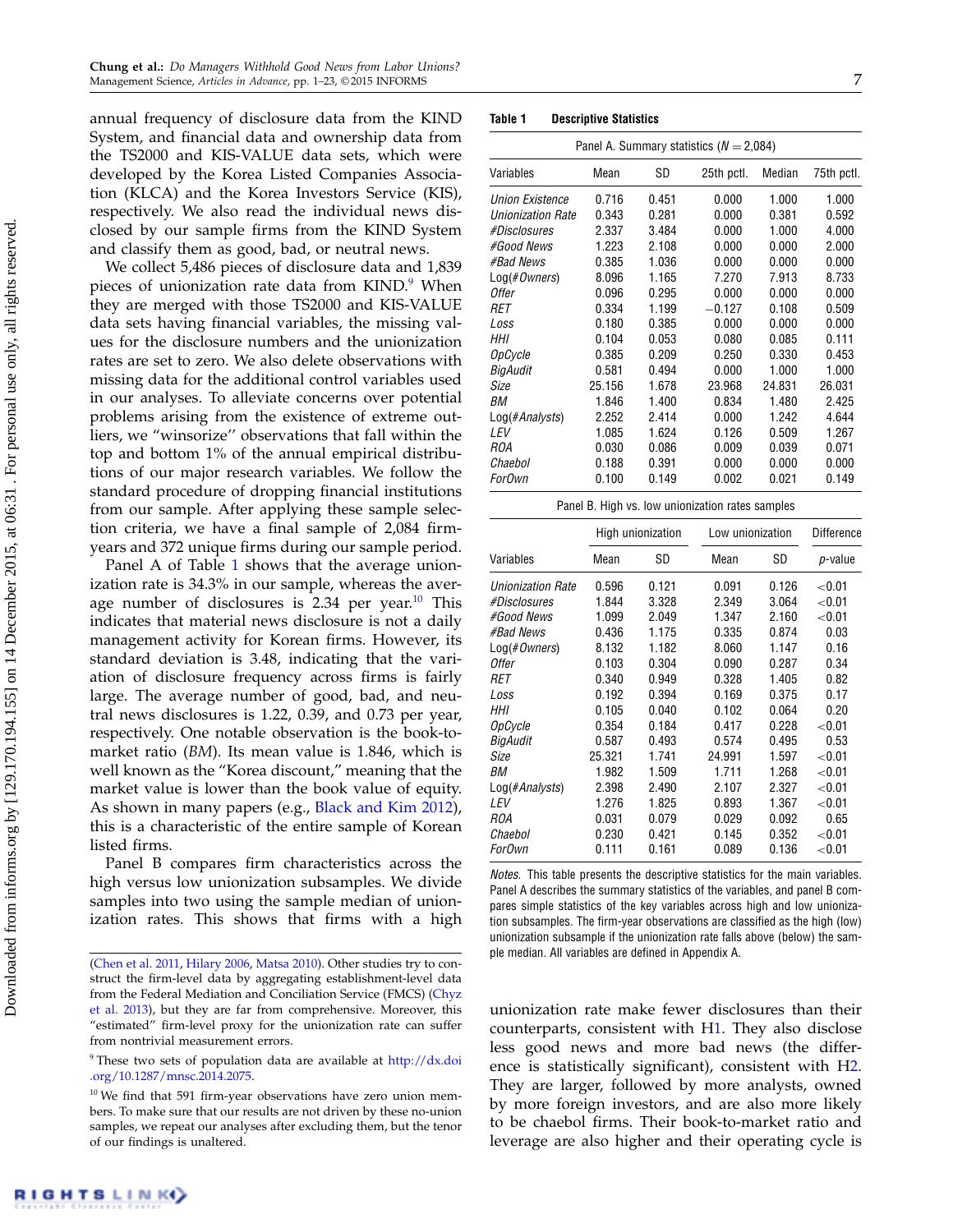shorter. Firms with both high and low unionization rates are similar in terms of number of shareholders  $(Log(HOwners))$ , equity offer activity  $(Offer)$ , stock return (RET), loss reporting propensity (Loss), market competition (HHI), ROA, and Big Four auditor employment. However, these univariate comparisons do not control for other factors affecting disclosure frequency or asymmetric disclosure of good versus bad news. We address this issue in the multivariate regression analyses in the following subsections.

## 5.2. Do Managers Reduce Disclosures When Facing Strong Labor Unions?

We investigate the effect of labor union strength on managers' choice of disclosure frequency using Equation [\(1\)](#page-6-1) and report the empirical results in Table [2.](#page-8-0) Column [\(1\)](#page-6-1) shows that the coefficient on the union existence dummy is negative and significant at the 1% level ( $-0.182$ , *p*-value < 0.01). The result is similar when the continuous variable, unionization rate, is used in column (2). Its coefficient is negative and significant at the 1% level  $(-0.200, p-value < 0.01)$ . The effect of a labor union on the decrease in disclosures is also economically significant. The number of disclosures decreases by 23.8% when a labor union emerges in a firm, and by 7.8% when the unionization rate increases by one standard deviation of its distribution, holding other variables at their means. $<sup>11</sup>$  $<sup>11</sup>$  $<sup>11</sup>$ </sup> The adjusted  $R^2$  is approximately 40%, indicating that Equation [\(1\)](#page-6-1) is well specified to explain managers' decisions regarding disclosure frequency.

We use clustered OLS regressions for columns (1) and (2) after taking a natural logarithm of #Disclosures. However, #Disclosures is the left-side-censored variable at zero, which violates the assumption of a normal distribution of the dependent variable for OLS. To address this concern, we use negative binominal regressions with the same specifications in columns (3) and (4).<sup>[12](#page-8-2)</sup> The results are qualitatively similar except that the statistical significance declines to the 6% level when the unionization rate is used

<span id="page-8-0"></span>Table 2 The Effect of Union Strength on Disclosure Frequency

| Dep. var.:                          | Log(#Disclosures) |              |             | #Disclosures      |
|-------------------------------------|-------------------|--------------|-------------|-------------------|
|                                     |                   | OLS          |             | Negative binomial |
| Union:                              | (1)               | (2)          | (3)         | (4)               |
|                                     | Union             | Unionization | Union       | Unionization      |
|                                     | Existence         | Rate         | Existence   | Rate              |
| Intercept                           | $-3.500***$       | $-3.257***$  | $-4.087**$  | $-3.607**$        |
|                                     | (<0.01)           | (<0.01)      | (0.01)      | (0.02)            |
| Union                               | $-0.182***$       | $-0.200***$  | $-0.258***$ | $-0.216*$         |
|                                     | (<0.01)           | (<0.01)      | (<0.01)     | (0.06)            |
| $Log(\#Owners)$                     | $0.208***$        | $0.211***$   | $0.293***$  | $0.298***$        |
|                                     | (<0.01)           | (<0.01)      | (<0.01)     | (<0.01)           |
| <b>Offer</b>                        | $0.161**$         | $0.170***$   | $0.389***$  | $0.405***$        |
|                                     | (0.01)            | (<0.01)      | (< 0.01)    | (<0.01)           |
| RET                                 | 0.006             | 0.006        | 0.027       | 0.027             |
|                                     | (0.58)            | (0.60)       | (0.31)      | (0.30)            |
| Loss                                | $-0.071$          | $-0.058$     | $-0.069$    | $-0.047$          |
|                                     | (0.18)            | (0.27)       | (0.53)      | (0.66)            |
| HHI                                 | 0.879             | 0.951        | 1.031       | 1.107             |
|                                     | (0.33)            | (0.29)       | (0.57)      | (0.54)            |
| <b>OperCycle</b>                    | 0.023             | 0.019        | 0.122       | 0.121             |
|                                     | (0.81)            | (0.85)       | (0.53)      | (0.53)            |
| <b>BigAudit</b>                     | $0.055*$          | $0.058*$     | $0.165**$   | $0.173**$         |
|                                     | (0.09)            | (0.08)       | (0.01)      | (0.01)            |
| Size                                | $0.080***$        | $0.068***$   | 0.053       | 0.030             |
|                                     | (< 0.01)          | (< 0.01)     | (0.22)      | (0.48)            |
| BМ                                  | $-0.061***$       | $-0.065***$  | $-0.153***$ | $-0.159***$       |
|                                     | (<0.01)           | (<0.01)      | (<0.01)     | (<0.01)           |
| $Log(\#Analysis)$                   | $0.032***$        | $0.036***$   | $0.093***$  | $0.100***$        |
|                                     | (<0.01)           | (<0.01)      | (<0.01)     | (<0.01)           |
| LEV                                 | 0.013             | 0.011        | 0.029       | 0.024             |
|                                     | (0.24)            | (0.33)       | (0.21)      | (0.30)            |
| <b>ROA</b>                          | $-0.160$          | $-0.110$     | $-0.248$    | $-0.150$          |
|                                     | (0.56)            | (0.68)       | (0.59)      | (0.74)            |
| Chaebol                             | $0.135**$         | $0.137**$    | 0.055       | 0.060             |
|                                     | (0.01)            | (0.01)       | (0.55)      | (0.52)            |
| ForOwn                              | 0.087             | 0.076        | 0.310       | 0.315             |
|                                     | (0.56)            | (0.61)       | (0.22)      | (0.22)            |
| Year fixed effects                  | Yes               | Yes          | Yes         | Yes               |
| Industry fixed effects              | Yes               | Yes          | Yes         | Yes               |
| <b>Observations</b>                 | 2,084             | 2,084        | 2,084       | 2,084             |
| Adj. R <sup>2</sup> /log likelihood | 0.387             | 0.383        | 1,724.14    | 1,719.19          |

Notes. This table presents the results of regressing disclosure frequency on firm union strength with control variables. Columns (1) and (2) are based on the OLS regression estimation using the natural logarithm of one plus disclosure frequency as the dependent variable. Columns (3) and (4) are based on the negative binomial regression estimation in which the raw values of disclosure frequency are used as the dependent variables. Regressions include year and industry fixed effects. Standard errors are heteroscedasticity and serial correlation robust, clustered at the firm level. Numbers in parentheses indicate p-values. All variables are defined in Appendix A.

∗ , ∗∗, and ∗∗∗ denote statistical significance at the 10%, 5%, and 1% levels, respectively (two-tailed).

as the main test variable in column (4). In sum, the results in Table [2](#page-8-0) are consistent with [H1:](#page-4-2) managers for firms with stronger labor unions are less likely to make contemporaneous disclosures, possibly to increase their bargaining power during the labor negotiation process.

<span id="page-8-1"></span> $11$  The mean of the number of disclosures is 2.337, so its log value equals  $log(1 + 2.337) = 1.205$ . When a union emerges, this log value decreases by 0.182 (the coefficient on the union existence dummy), making a new log value of  $1.205 - 0.182 = 1.023$ . Its raw value equals  $exp(1.023) = 2.782$ , which becomes 1.782 after subtracting 1. So the percentage change is  $(1.782 - 2.337)/2.337 =$  $-23.8\%$ . In a similar way,  $\exp(1.205 - 0.200 \cdot 0.281) - 1 = 2.155$ ,  $(2.155 - 2.337)/2.337 = -7.8\%$ , where  $-0.200$  is the coefficient on unionization rate and 0.281 is the standard deviation of the unionization rate.

<span id="page-8-2"></span><sup>&</sup>lt;sup>12</sup> The negative binomial specification is preferred when the dependent variable ranges among nonnegative integers [\(Rock et al.](#page-23-15) [2000\)](#page-23-15). We also redo Equation [\(1\)](#page-6-1) using Poisson regressions with raw disclosure frequency data and find that the results of Table [2](#page-8-0) hold robust. Using these alternatives does not change the tenor of our findings in subsequent analyses.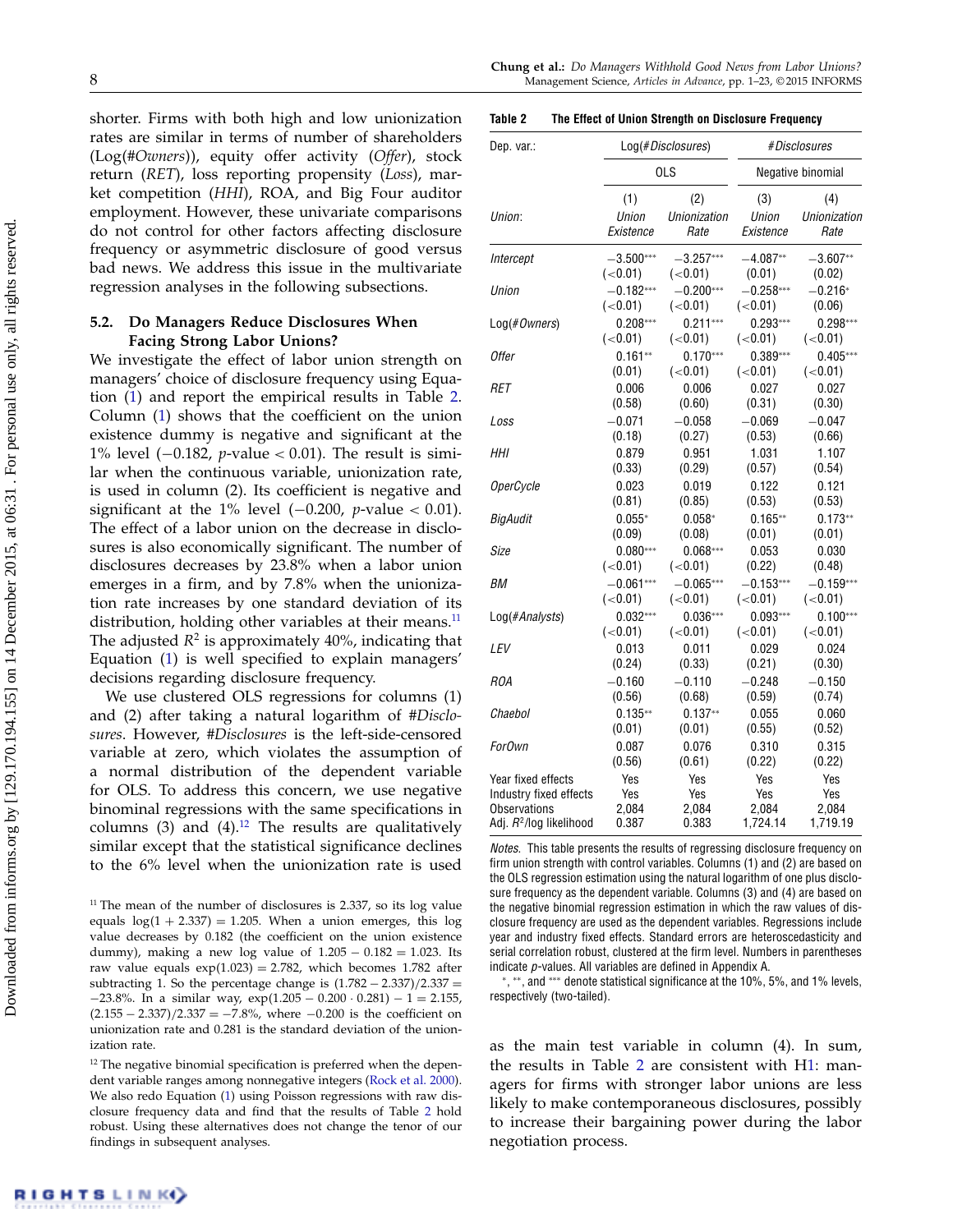Turning to the control variables, we find that managers' disclosure propensity increases with the number of shareholders, equity offer dummy, firm size, and analyst coverage and decreases with the book-tomarket ratio. Disclosure frequency also increases for the client firms of Big Four auditors. This is generally consistent with prior studies [\(Lang and Lundholm](#page-22-28) [1993,](#page-22-28) [Larcker and Rusticus](#page-22-27) [2010\)](#page-22-27). The coefficient on the chaebol dummy is positive and significant in columns (1) and (2) but insignificant in columns (3) and (4). The coefficients on the stock return, loss dummy, Herfindahl–Hirschman index (HHI), operating cycle, leverage, ROA, and foreign ownership are insignificant.

### 5.3. Are Managers More Likely to Withhold Good News Disclosures?

Next, we examine the possibility of the asymmetric effect of union strength on managers' good versus bad news disclosure propensity. We read the individual disclosures of our sample firms and classify them as good, bad, or neutral news. Panel A of Table [3](#page-10-0) shows that, on average, 45.0% (18.8%) of the sample firms disclose good (bad) news at least once during the sample period. $13$  Similar to earlier findings based on U.S. firms, Korean firms disclose good news more often than bad news (e.g., [Lev and Penman](#page-22-36) [1990\)](#page-22-36).

The regression results using these data are reported in panel B of Table [3.](#page-10-0) For brevity, we only report the results using the unionization rate, but the results using the union existence dummy are qualitatively the same. As shown in column (1), when the dependent variable is Log(#Good News Disclosures), the coefficient on Union is negative and significant at the 1% level (-0.183, *p*-value = 0.01). In contrast, it is positive (although insignificant) in column (2)  $(0.013, p-value = 0.78)$ , when the dependent variable is Log(#Bad News Disclosures). We find a similar result using the negative binominal approach in columns (3) and  $(4)$ . In sum, the results in panel B of Table [3](#page-10-0) support [H2:](#page-5-0) managers withhold good news (and promote bad news) to a greater extent when their labor unions are stronger. We omit the explanations for the coefficients on control variables in this and the following tables since they are qualitatively similar to those reported in Table [2.](#page-8-0)

## 5.4. Do Managers Time Good vs. Bad News Disclosures According to Labor Negotiation Schedules?

Our analyses thus far have examined the average disclosure behavior of firms throughout the year. In doing so, we posit that managers can withhold some news (e.g., good news) permanently from labor unions. However, managers can also withhold some news temporarily to weather a collective bargaining schedule, given the number of annual disclosures. It may be more interesting and important to test whether managers constrain (promote) good (bad) news disclosures during the labor negotiation process to a greater extent than they do during other periods of the year when their labor unions are strong, because we claim that managers withhold good news and promote bad news primarily to preserve better positions during the collective bargaining process to cope with labor unions' rent-seeking behavior.

The results of this analysis are summarized in Table [4.](#page-11-0) For brevity, we report the results using the unionization rate only, but the results using the union existence dummy are qualitatively similar. For economy's sake, we report only the results using the negative binominal approach, which is more conservative, but the results using OLS are almost identical. Columns (1) and (2) report the results for good news disclosures. We first regress Equation [\(1\)](#page-6-1) after adding three quarter-indicator variables, Q1, Q2, and Q3, and their interactions with *Union* in column (1). In this firm-month data analysis, the coefficient on Union, which can be interpreted as the effect of union strength on good news disclosures in the fourth quarter, is insignificantly negative. More importantly, the coefficient on Union ∗ Q2 is significantly negative  $(-0.435, p-value = 0.02)$ . This indicates that the results reported in Table [3](#page-10-0) on managers' withholding good news from strong unions is concentrated in the second quarter.

In column (2), we replace quarter indicators with month indicators and repeat the analysis. The coefficient on *Union* is negative and significant (−0.437,  $p$ -value = 0.04), implying that managers withhold good news from labor unions in December. More importantly, the coefficient on Union ∗ Month is negative for April and June and significantly so for June ( $-0.621$ , *p*-value = 0.08), implying that managers' good news withholding is more pronounced in April and June. In contrast, the coefficients on the interaction variables are more positive in July, August, October, November, January (in subsequent year), and February (in subsequent year) than those in December. This means that managers withhold good news in the second quarter, especially in June during the collective bargaining process, and then gradually disclose part of it in the subsequent months, after the bargaining season is over. The results of a similar analysis for bad news disclosures are shown in columns (3) and (4). We find no significant seasonal pattern in this analysis. Overall, the results in Table [4](#page-11-0) partially support [H3:](#page-5-1) managers' asymmetric news disclosure

<span id="page-9-0"></span><sup>&</sup>lt;sup>13</sup> Of 2,084 firm-years, 938 firm-years contain at least one piece of good news per year. Thus, the percentage of good news firm-years is  $938/2,084 = 45.0\%$ . Using this same method, the percentage of bad news firm-years is  $391/2,084 = 18.8\%$ .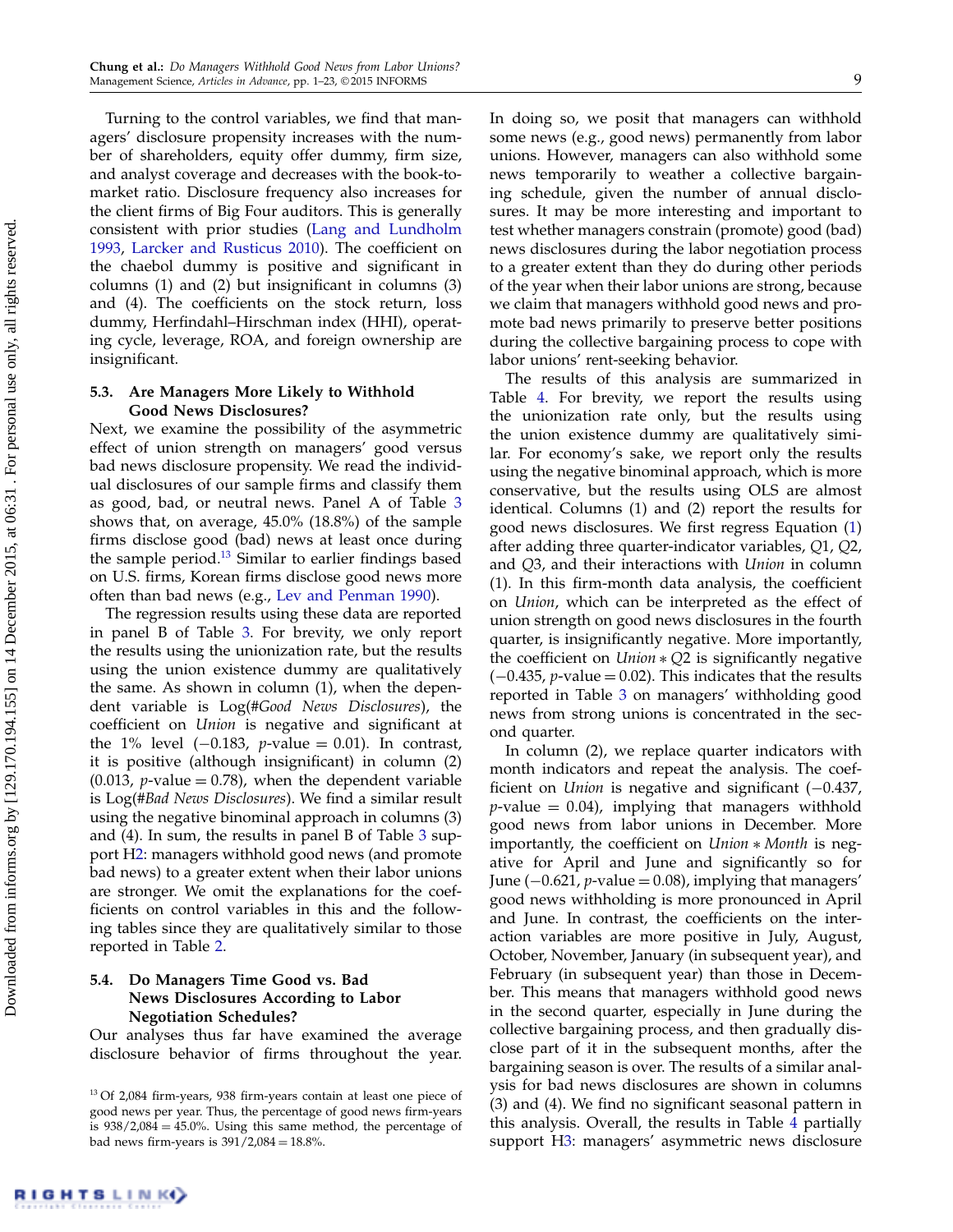|                         |                            |                         | Panel A. Number of firms disclosing good news or bad news |                         |                               |                         |
|-------------------------|----------------------------|-------------------------|-----------------------------------------------------------|-------------------------|-------------------------------|-------------------------|
|                         | Total                      |                         | Good news                                                 |                         | Bad news                      |                         |
| Year                    | #Firm-years                | Average<br>#disclosures | #Firm-years                                               | Average<br>#disclosures | #Firm-years                   | Average<br>#disclosures |
| 2003                    | 410                        | 2.621                   | 206                                                       | 1.790                   | 64                            | 0.225                   |
| 2004                    | 403                        | 2.080                   | 193                                                       | 1.572                   | 42                            | 0.245                   |
| 2005                    | 415                        | 2.028                   | 178                                                       | 1.097                   | 79                            | 0.578                   |
| 2006                    | 421                        | 2.241                   | 173                                                       | 1.073                   | 99                            | 0.625                   |
| 2007                    | 435                        | 2.127                   | 188                                                       | 1.197                   | 107                           | 0.658                   |
| Total                   | 2,084                      | 2.337                   | 938                                                       | 1.223                   | 391                           | 0.385                   |
|                         |                            |                         | Panel B. Regression results                               |                         |                               |                         |
| Dep. var.:              |                            |                         | Log(#Disclosures)                                         |                         | #Disclosures                  |                         |
|                         |                            |                         | <b>OLS</b>                                                |                         | Negative binomial regressions |                         |
|                         |                            | (1)                     | (2)                                                       | (3)                     |                               | (4)                     |
| News type:              |                            | Good news               | Bad news                                                  | Good news               |                               | Bad news                |
| Intercept               |                            | $-2.932***$             | $-1.004*$                                                 | $-4.465*$               |                               | $-28.699***$            |
|                         |                            | (<0.01)                 | (0.08)                                                    | (0.04)                  |                               | (<0.01)                 |
| Union                   |                            | $-0.183***$             | 0.013                                                     | $-0.335**$              |                               | 0.029                   |
|                         |                            | (0.01)                  | (0.78)                                                    | (0.03)                  |                               | (0.90)                  |
| $Log(\#Owners)$         |                            | $0.199***$              | $0.099***$                                                |                         | $0.413***$                    | $0.350***$              |
|                         |                            | (<0.01)                 | (<0.01)                                                   | (<0.01)                 |                               | (<0.01)                 |
| <b>Offer</b>            |                            | 0.070                   | 0.012                                                     | $0.285**$               |                               | 0.115                   |
|                         |                            | (0.26)                  | (0.74)                                                    | (0.03)                  |                               | (0.61)                  |
| RET                     |                            | 0.001                   | $-0.020*$                                                 | $-0.003$                |                               | $-0.058$                |
|                         |                            | (0.94)                  | (0.07)                                                    | (0.95)                  |                               | (0.40)                  |
| Loss                    |                            | $-0.029$                | 0.029                                                     | 0.040                   |                               | 0.147                   |
|                         |                            | (0.61)                  | (0.46)                                                    | (0.78)                  |                               | (0.51)                  |
| HHI                     |                            | 0.545                   | $-1.315*$                                                 | 1.353                   |                               | 0.418                   |
|                         |                            | (0.55)                  | (0.05)                                                    | (0.57)                  |                               | (0.91)                  |
| <i><b>OperCycle</b></i> |                            | $-0.003$                | $-0.078$                                                  | 0.357                   |                               | $-0.520$                |
|                         |                            | (0.98)                  | (0.15)                                                    | (0.15)                  |                               | (0.26)                  |
| BigAudit                |                            | 0.001                   | $0.057**$                                                 | 0.045                   |                               | $0.323**$               |
|                         |                            | (0.99)                  | (0.01)                                                    | (0.59)                  |                               | (0.02)                  |
| Size                    |                            | $0.077***$              | $0.051***$                                                | 0.044                   |                               | 0.067                   |
|                         |                            | (<0.01)                 | (<0.01)                                                   | (0.45)                  |                               | (0.45)                  |
| BМ                      |                            | $-0.057***$             | $0.027***$                                                | $-0.200***$             |                               | 0.122                   |
|                         |                            | (<0.01)                 | (<0.01)                                                   | (<0.01)                 |                               | (0.12)                  |
|                         | Log(#Analysts)             | 0.010                   | $0.056***$                                                | 0.040                   |                               | $0.332***$              |
|                         |                            | (0.40)                  | (<0.01)                                                   | (0.12)                  |                               | (<0.01)                 |
| LEV                     |                            | 0.018                   | 0.004                                                     | 0.045                   |                               | $-0.075$                |
|                         |                            | (0.10)                  | (0.49)                                                    | (0.17)                  |                               | (0.29)                  |
| <b>ROA</b>              |                            | $0.604**$               | 0.111                                                     | $1.513**$               |                               | 1.072                   |
|                         |                            | (0.04)                  | (0.49)                                                    | (0.01)                  |                               | (0.37)                  |
| Chaebol                 |                            | 0.057                   | 0.036                                                     | 0.116                   |                               | $-0.430**$              |
|                         |                            | (0.32)                  | (0.40)                                                    | (0.36)                  |                               | (0.02)                  |
| <b>ForOwn</b>           |                            | $-0.014$                | 0.097                                                     | $-0.124$                |                               | 0.588                   |
|                         |                            | (0.92)                  | (0.43)                                                    | (0.72)                  |                               | (0.23)                  |
|                         | Year fixed effects         | Yes                     | Yes                                                       | Yes                     |                               | Yes                     |
|                         | Industry fixed effects     | Yes                     | Yes                                                       | Yes                     |                               | Yes                     |
| <b>Observations</b>     |                            | 2,084                   | 2,084                                                     | 2,084                   |                               | 2,084                   |
|                         | Adj. $R^2$ /log likelihood | 0.315                   | 0.324                                                     | 2, 204.10               |                               | $-58.20$                |

<span id="page-10-0"></span>Table 3 The Effect of Union Strength on Asymmetric Disclosures for Good vs. Bad News

Notes. This table presents the impact of union strength on good and bad news disclosures. In this table, we read all disclosures to identify good, bad, or neutral news using the criteria introduced in Appendix B. Panel A shows the proportions of good and bad news disclosures relative to total disclosures. Panel B presents the results of regressing good or bad news disclosure frequency on firm union strength with control variables. Columns (1) and (2) are based on the OLS regression estimation using the natural logarithm of one plus good or bad news disclosure frequency as the dependent variable. Columns (3) and (4) are based on the negative binomial regression estimation in which the raw values of disclosure frequency are used as the dependent variables. Regressions include year and industry fixed effects. Standard errors are Heteroscedasticity and serial correlation robust, clustered at the firm level. Numbers in parentheses indicate p-values. All variables are defined in Appendix A.

∗ , ∗∗, and ∗∗∗ denote statistical significance at the 10%, 5%, and 1% levels, respectively (two-tailed).

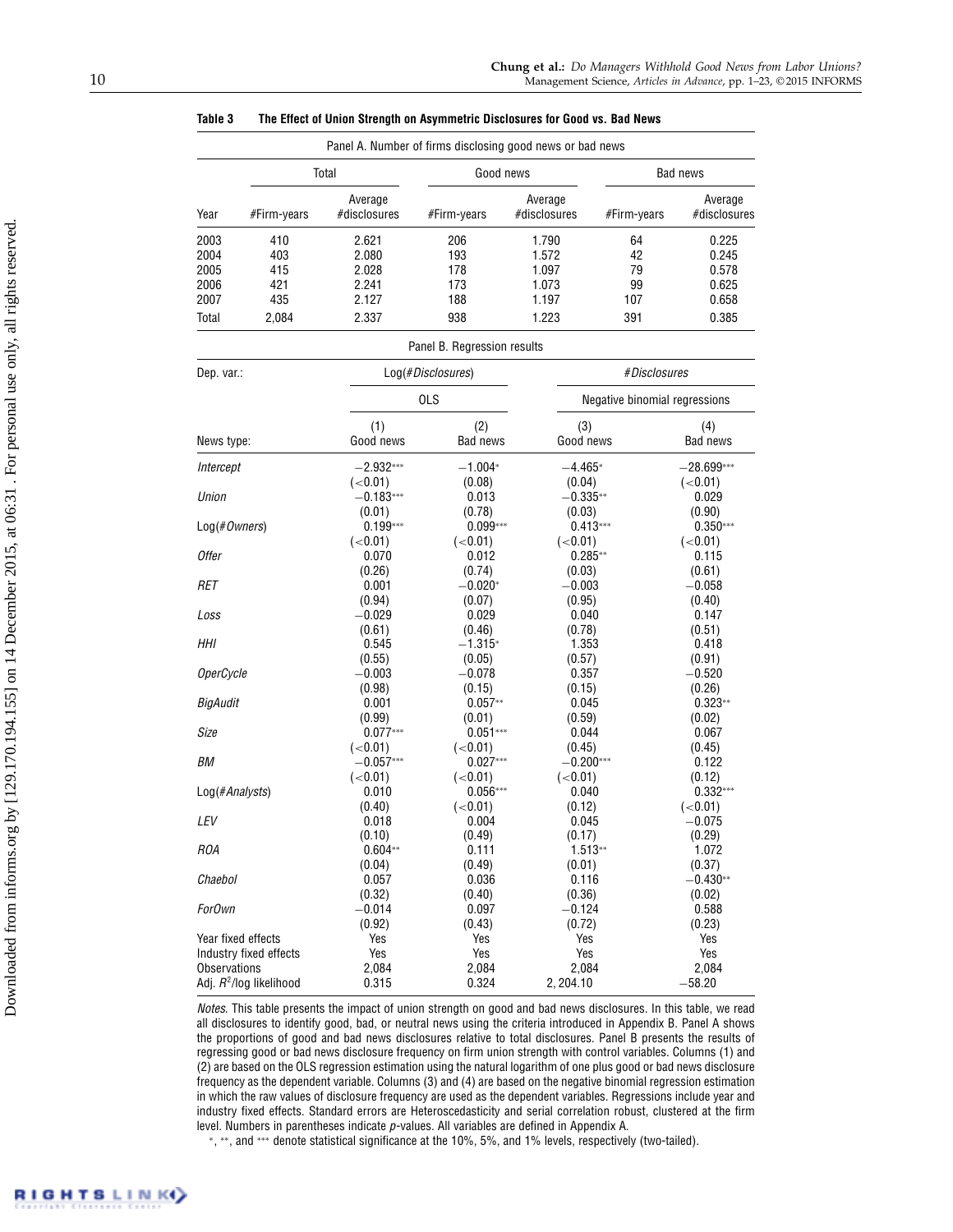**Disclosures** Dep. var.: #Good News Disclosures #Bad News Disclosures Negative binomial Negative binomial regressions regressions  $(1)$   $(2)$   $(3)$   $(4)$ Union  $-0.131 -0.437** 0.110 1.218$  $(0.34)$   $(0.04)$   $(0.63)$   $(0.10)$  $Union * Q1$  −0.049 0.197  $(0.76)$   $(0.42)$  $Union * Q2$  −0.435<sup>\*\*</sup> −0.202<br>(0.02) (0.49)  $(0.49)$  $Union * Q3$   $-0.152$   $-0.110$  $(0.44)$   $(0.73)$ Union  $\ast$  January  $0.527**$  -0.555  $(0.02)$   $(0.47)$ Union  $\ast$  February 0.035 −1.457<sup>\*</sup>  $(0.88)$   $(0.06)$  $Union * March$  −0.362 −0.854  $(0.19)$   $(0.30)$  $Union * April$  −0.220 −1.482  $(0.42)$   $(0.10)$  $Union * Mav$  0.158 −1.237  $(0.58)$   $(0.13)$  $Union * June$   $-0.621*$  1.428  $(0.08)$   $(0.34)$  $Union * July$  0.142 −1.858<sup>∗</sup><sup>1</sup> (0.03)  $(0.03)$  $Union * August$  0.208 −1.121<br>(0.49) (0.17)  $(0.17)$ Union ∗ September −0.138 1.731<br>(0.70) (0.25)  $(0.25)$  $Union * October$  0.243  $-1.023$  $(0.44)$   $(0.20)$ Union ∗ November  $0.500^*$   $-1.475^*$  $(0.06)$   $(0.070)$ Quarter dummies Yes No Yes No Month dummies No Yes No Yes Intercept/controls Yes Yes Yes Yes Year fixed effects Yes Yes Yes Yes Yes Industry fixed effects Yes Yes Yes Yes Observations 3,432 3,432 3,432 3,432 Log likelihood −2,357.07 −2,324.13 −1,908.68 −1,779.25

<span id="page-11-0"></span>Table 4 Labor Union Strength and Managers' Timing of Asymmetric

Notes. This table presents timing of good and bad news disclosures in relation to labor unions' bargaining schedule using firm-month data. In this table, we read all disclosures to identify good, bad, or neutral news using the criteria introduced in Appendix B. We further identify months when a firm makes a good or bad news disclosure and construct firm-month samples. Then we create three calendar quarter dummies from the first to the third quarters (Q1–Q3). We further create 11 month dummies from January to November. We give the value of one if the date of a disclosure belongs to the corresponding quarter (or month), and zero otherwise. We interact this timing variable with *Union* and include these interaction variables (and main effect variables for quarter or month indicators) in the regression. We report the negative binomial regression results in which the raw values of good or bad news disclosure frequency are used as the dependent variables. The intercept as well as the coefficients on control variables are omitted for brevity. Regressions also include year and industry fixed effects. Standard errors are heteroscedasticity and serial correlation robust, clustered at the firm level. Numbers in parentheses indicate  $p$ -values. All variables are defined in Appendix A.

∗ and ∗∗ denote statistical significance at the 10% and 5% levels, respectively (two-tailed).

when facing strong labor unions is more pronounced during the collective bargaining process and reversed subsequently.<sup>[14](#page-11-1)</sup>

Figure [1](#page-12-0) plots the number of monthly good and bad news disclosures by unionized and nonunionized firms. The frequency of good news disclosure decreases significantly during the second calendar quarter (i.e., April to June). Even though this pattern is common for both groups, the decrease of good news disclosure during the second quarter is more prominent for unionized firms, which is statistically tested by the significantly negative coefficient on Union∗Q2 in column (1) of Table [4.](#page-11-0) The frequency of good news disclosure returns to its original level after the second quarter, showing a pattern of reversal as posited in [H3.](#page-5-1) This is consistent with positive coefficients on the interaction variables between Union and month indicators for July, August, October, November, January, and February in column (2) of Table [4.](#page-11-0) In contrast, there is no distinct seasonal pattern in bad news disclosures for either unionized or nonunionized firms, which is confirmed by the bad news results in Table [4.](#page-11-0)

One would argue that managers' strategic timing of news disclosures might not be effective in constraining wage increases in repeated games with unions in a multiperiod setting. Unions may not be deceived repeatedly by the same tactic if they can learn from their past experiences in collective bargaining.<sup>[15](#page-11-2)</sup>

<span id="page-11-1"></span> $14$  In contrast with our findings, [Bova](#page-22-2) [\(2013\)](#page-22-2) documents that managers' behavior of missing analysts' forecasts is not concentrated just before the collective bargaining process only but observed at a similar level throughout the remaining period. He suggests several reasons: (i) it is difficult to specify which period's earnings need to be manipulated since wages are also positively correlated with profitability changes from several previous years; (ii) missing analysts' forecasts just before the negotiation process becomes less credible over time because labor negotiations are repeated games; and (iii) it is also important for managers to keep sending bad earnings signals until the bargaining is over, not just before it, because it takes time to set mutually agreeable provisions. We think that these concerns are less critical in our setting. Specifically, unlike accounting earnings, news is not a summary measure of a firm's profitability in a specific period but can affect firm value for the unspecified present and future periods. Repeatedly missing analysts' forecasts just before the bargaining process hardly seems unintentional, but good news, especially "soft talks," can be withheld during the bargaining process repeatedly as a result of either managerial discretion or a lack of good news. Thus, its credibility as a signal decreases over time to a lesser extent than the meet-orbeat signal. Finally, we include not only the period just before the negotiation process (i.e., early April) but also the whole period of the process (i.e., mid-April to June).

<span id="page-11-2"></span><sup>15</sup> This is consistent with [Pope and Peel](#page-23-16) [\(1981\)](#page-23-16), who suggest that full disclosure is the equilibrium in the collective bargaining between the management and labor unions, assuming no information processing costs, because unions, if they are rational, can form unbiased expectations themselves about the real status of firm performance even without managerial disclosures.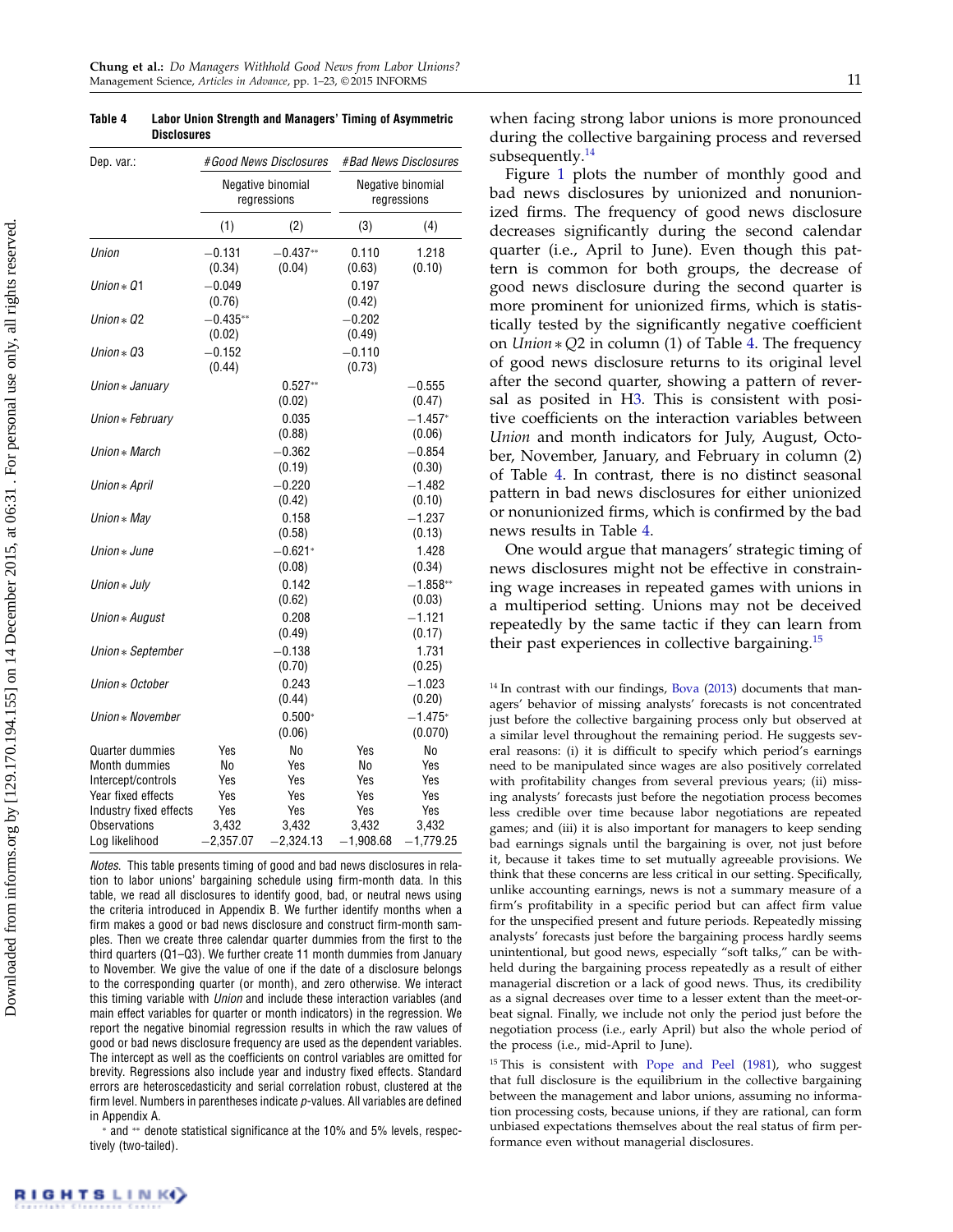

<span id="page-12-0"></span>Figure 1 Monthly Average of Disclosure Frequency

Notes. This figure illustrates the monthly pattern of disclosure frequency for good and bad news. We count the number of good or bad news disclosures in each month from January to December for all the firms in the sample and then plot the monthly frequency for unionized firms and nonunionized firms separately. Good news disclosures decrease significantly during the second calendar quarter (i.e., April to June) and rebound afterward for both unionized and nonunionized firms, and this pattern is more prominent for unionized firms. Bad news disclosures do not have a distinct pattern for both unionized and nonunionized firms, although the tendency of disclosing bad news in the second calendar quarter seems to be slightly stronger for unionized firms.

However, the strategic timing of disclosures can be effective in a repeated game setting. First, unions' learning under uncertainty may not be comprehen-sive enough to form unbiased expectations.<sup>[16](#page-12-1)</sup> Unions may adjust their expectations toward the true amount of good news as the game is repeated. However, this learning process requires time, and managers can still exploit this time lag until the complete adjustment, if possible, is reached. In this sense, withholding good news is still beneficial to some managers, if not to all. Our argument is consistent with [Kennan](#page-22-37) [\(2001\)](#page-22-37), who shows through an analytical model in a repeated game setting that buyers have a strong incentive to withhold their private information about the true amount of good news to prevent sellers from learning about it. [Pope and Peel](#page-23-16) [\(1981\)](#page-23-16) also acknowledge that managers can introduce forecast errors in unions' expectations by withholding information.

Second, voluntary disclosure by nature does not impose any substantial regulatory cost in terms of disclosure timing. It is purely at the discretion of managers whether they disclose the withheld good news after the bargaining process is over. They do so only when they believe that the cost of such strategic behavior exceeds the benefit.

Third, the withheld good news can be gradually released after wage bargaining. If managers withhold good news to constrain excessive wage increases during collective bargaining, it is not desirable for them to frustrate unions by disclosing it as soon as the bargaining period is over. Instead, they will disclose it in a smoother way, as if the news being disclosed had newly arrived. As shown in Table [4,](#page-11-0) the reversal of a good news disclosure is most significant in November and January, not in July and August.

Fourth, managers are more likely to withhold information if it is more difficult to verify. That is, managers tend to withhold qualitative news to a greater extent than they do quantitative news because it is more difficult for unions to verify the truthfulness of the former. To empirically explore this point, we count the number of words contained in each qualitative disclosure, total them for all disclosures made by the same firm per year, and then transform one plus this total into a natural logarithm to construct a new disclosure variable  $(Log(HWords))$ . We regress Equation [\(1\)](#page-6-1) after replacing the dependent variable with this variable. The results are reported in col-umn (1) of Table [5.](#page-13-0) The coefficient on *Union* is negative and significant  $(-0.328, p-value = 0.04)$  indicating that the amount of information contained in a firm's annual disclosures is smaller when unions are stronger. This confirms that managers use qualitative news to manipulate information flows to unions. To see whether managers also manipulate the information content of quantitative news, we compare management forecast accuracy between weak and strong union firms.[17](#page-12-2) We regress management forecast errors (for both sales and earnings forecasts) on Union and the same control variables in Equation [\(1\)](#page-6-1). Forecast errors are measured as forecasts minus actual values, divided by fiscal year-end stock prices. As shown in columns (2) and (3) of Table [5,](#page-13-0) the coefficient on Union is insignificant. This implies that managers do not sacrifice the quality of quantitative news as much as that of qualitative news to deter excessive wage increases because the former can be easily verified by unions. Rather, managers reduce the amount and clarity of qualitative news during the collective bargaining period because it is more difficult for unions to

<span id="page-12-1"></span><sup>&</sup>lt;sup>16</sup> This uncertainty argument is supported by prior studies such as [Dye](#page-22-38) [\(1985\)](#page-22-38) and [Jung and Kwon](#page-22-39) [\(1988\)](#page-22-39). Unions are not certain about whether managers do not disclose information or whether they do not have any information.

<span id="page-12-2"></span><sup>&</sup>lt;sup>17</sup> Due to data characteristics (i.e., management forecasts are issued in a predetermined format), we could not measure the amount of quantitative news using word count as we did for the qualitative news. Since quantitative news, such as quarterly sales or earnings forecasts, is mainly numerical, it is not meaningful to count its number of words.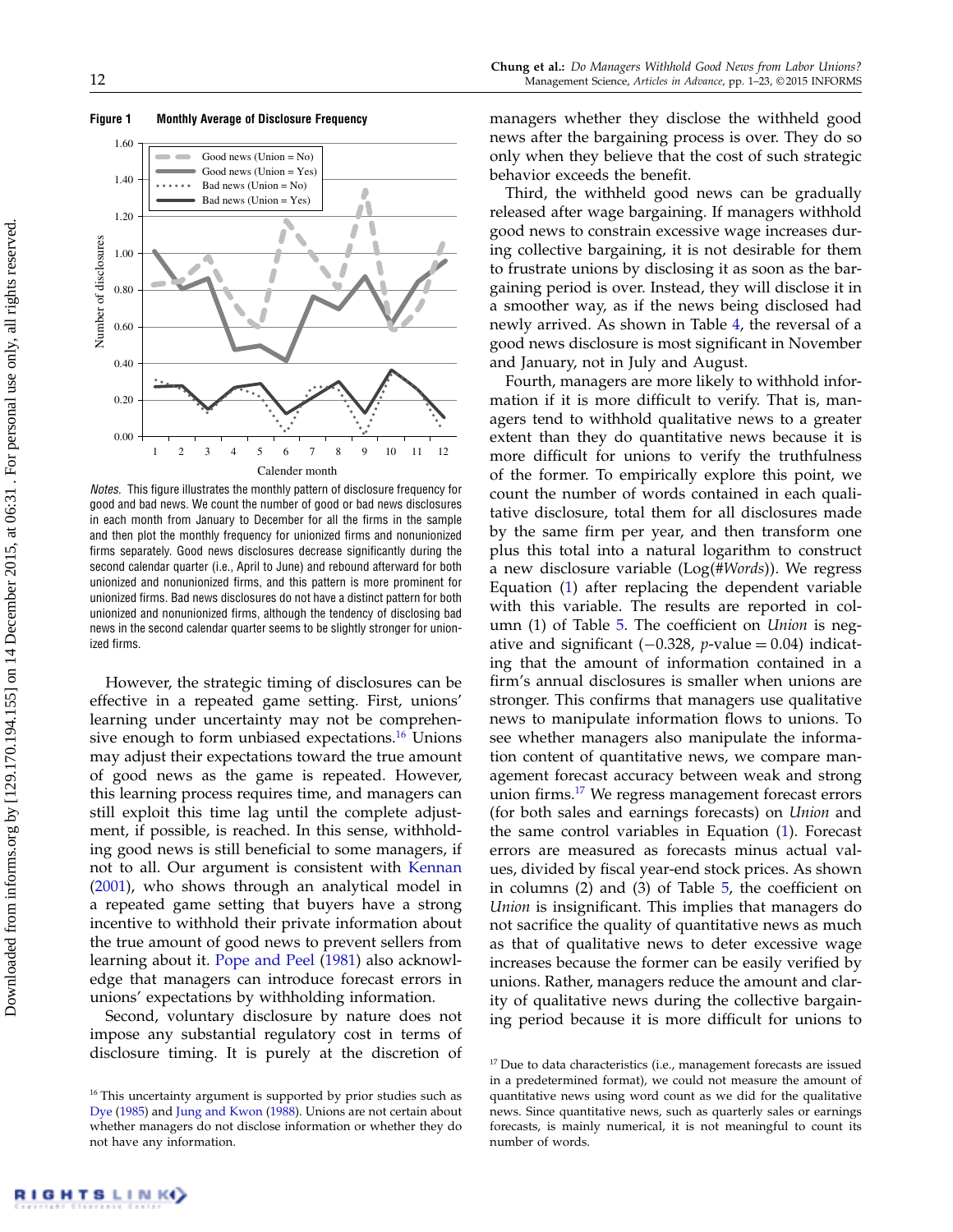|                                     | QUAIILALIVE DISGIUSUIES    |                                   |                                                      |
|-------------------------------------|----------------------------|-----------------------------------|------------------------------------------------------|
|                                     | Qualitative<br>disclosures |                                   | Quantitative disclosures<br>(forecast -actual)/price |
| Dep. var.:                          | (1)<br>Log(#Words)         | (2)<br>Sales Forecast<br>Accuracy | (3)<br>Earnings Forecast<br>Accuracy                 |
| Intercept                           | $-6.2911***$               | 0.0505                            | 0.0019                                               |
|                                     | (<0.01)                    | (0.20)                            | (0.81)                                               |
| Union                               | $-0.3281**$                | 0.0014                            | 0.0002                                               |
|                                     | (0.04)                     | (0.65)                            | (0.64)                                               |
| Log(#Owners)                        | 0.2896***                  | 0.0008                            | 0.0001                                               |
|                                     | (<0.01)                    | (0.37)                            | (0.49)                                               |
| <b>Offer</b>                        | $0.4148**$                 | 0.0001                            | $-0.0003$                                            |
|                                     | (0.01)                     | (0.99)                            | (0.22)                                               |
| RET                                 | 0.0124                     | 0.0000                            | 0.0001                                               |
|                                     | (0.69)                     | (0.98)                            | (0.27)                                               |
| Loss                                | 0.0443                     | $-0.0006$                         | 0.0003                                               |
|                                     | (0.76)                     | (0.87)                            | (0.56)                                               |
| HHI                                 | $-0.6950$                  | $-0.0495$                         | $-0.0095$                                            |
|                                     | (0.76)                     | (0.32)                            | (0.32)                                               |
| OperCycle                           | $-0.0729$                  | 0.0068                            | 0.0013                                               |
|                                     | (0.78)                     | (0.19)                            | (0.33)                                               |
| BigAudit                            | $-0.0963$                  | $0.0037**$                        | $0.0007**$                                           |
|                                     | (0.26)                     | (0.02)                            | (0.01)                                               |
| Size                                | $0.2295***$                | $-0.0011$                         | 0.0001                                               |
|                                     | (<0.01)                    | (0.31)                            | (0.32)                                               |
| BМ                                  | $-0.0165$                  | $-0.0002$                         | 0.0001                                               |
|                                     | (0.68)                     | (0.84)                            | (0.41)                                               |
| Log(#Analysts)                      | $-0.0219$                  | 0.0005                            | 0.0000                                               |
|                                     | (0.45)                     | (0.29)                            | (0.81)                                               |
| LEV                                 | $0.0594**$                 | $-0.0005$                         | $-0.0003*$                                           |
|                                     | (0.04)                     | (0.50)                            | (0.05)                                               |
| <b>ROA</b>                          | $-0.1545$                  | $-0.0120$                         | $-0.0016$                                            |
|                                     | (0.84)                     | (0.29)                            | (0.60)                                               |
| Chaebol                             | 0.1008                     | 0.0010                            | $-0.0008**$                                          |
|                                     | (0.45)                     | (0.76)                            | (0.01)                                               |
| <b>ForOwn</b>                       | $-0.0945$                  | 0.0029                            | $-0.0008$                                            |
|                                     | (0.80)                     | (0.65)                            | (0.29)                                               |
| Year fixed effects                  | Yes                        | Yes                               | Yes                                                  |
| Industry fixed effects              | Yes                        | Yes                               | Yes                                                  |
| <b>Observations</b>                 | 2,084                      | 651                               | 569                                                  |
| Adj. R <sup>2</sup> /log likelihood | 0.315                      | 2,204.10                          | $-58.20$                                             |

<span id="page-13-0"></span>Table 5 The Effect of Union Strength on Quantitative and Qualitative Disclosures

Notes. This table presents the impact of union strength on the number of qualitative disclosures and on the quality of quantitative disclosures. We count the number of words contained in each qualitative disclosure, sum across all disclosures made by the same firm per year, and transform one plus this sum into a natural logarithm to construct the dependent variable in column (1) ( $Log(\#Words)$ ). We compute management forecast errors for sales and earnings forecasts to be used for the dependent variables in columns (2) and (3), respectively, where forecast  $error = (forecast - actual$ value)/fiscal year-end stock price. Regressions include year and industry fixed effects. Standard errors are heteroscedasticity and serial correlation robust, clustered at the firm level. Numbers in parentheses indicate  $p$ -values. All variables are defined in Appendix A.

∗ , ∗∗, and ∗∗∗ denote statistical significance at the 10%, 5%, and 1% levels, respectively (two-tailed).

verify the implications of withheld and subsequently revealed qualitative news. Thus, we conclude that our findings on the managers' strategic timing of news disclosures reported in Table [4](#page-11-0) are mainly driven by firms' suppressing soft talks containing good news [\(Hutton et al.](#page-22-40) [2003\)](#page-22-40).

## 6. Additional Analyses and Sensitivity Tests

## 6.1. Verification Difficulty and Unions' Learning

We further investigate how and to what extent the relation between managerial news disclosures and union strength is affected by the degree of difficulty of the unions in verifying the credibility of the disclosures. Managers would not decrease disclosures (especially good news disclosures) if unions could easily assess the credibility of the disclosure by learning.

We adopt various proxies for unions' verification difficulty and learning. In so doing, we refer to the relevant prior studies and also utilize the unique features of Korean data. The first proxy is [Rogers and](#page-23-17) [Stocken'](#page-23-17)s [\(2005\)](#page-23-17) Difficulty, which is the first principal component from a factor analysis using six variables on the market's ability to assess the credibility of management forecast–analyst forecast dispersion, variability of analyst forecast errors, indicator for lagged loss, indicator for loss forecast, volatility of daily stock returns, and bid–ask spread.<sup>[18](#page-13-1)</sup> The second proxy is Unfaithful Disclosure, which is an indicator variable that takes the value of one if a firm's disclosure has been deemed unfaithful at least once in previous sample years and zero otherwise.<sup>[19](#page-13-2)</sup> The third proxy is Disclosure Quality Index, which is the

<span id="page-13-1"></span><sup>18</sup> We follow [Rogers and Stocken](#page-23-17) [\(2005\)](#page-23-17) and apply factor analysis in estimating Difficulty with some adjustments. First, we do not include the width of range management forecasts as a component of Difficulty because all of the management forecasts in our sample are point forecasts. Second, because of the lack of trading data critical for calculating the bid–ask spread, we instead estimate it using daily stock prices, as suggested in [Corwin and Schultz](#page-22-41) [\(2012\)](#page-22-41). The characteristics of, and relations among, the components of Difficulty are different from those of U.S. data. In untabulated results, we find that the correlations among six Difficulty components are very low except the correlation between the two loss variables (Pearson correlation =  $60.8\%$ , p-value < 0.01). Based on the factor loadings, we also find that Difficulty is mainly driven by the two loss variables. We conjecture that the limited sample coverage of Korean data is responsible for this difference.

<span id="page-13-2"></span><sup>19</sup> When a Korean listed firm does not sincerely perform its duty of disclosure as stipulated by the Capital Market Regulation Law or the Securities Market Disclosure Act by, for example, omitting required disclosures, denying previous disclosures, or changing previous disclosures, the Korea Exchange (KRX) can designate the respective firm as an "unfaithful disclosure firm" in that year. We retrieve these data from the KIND System, which is operated by the KRX.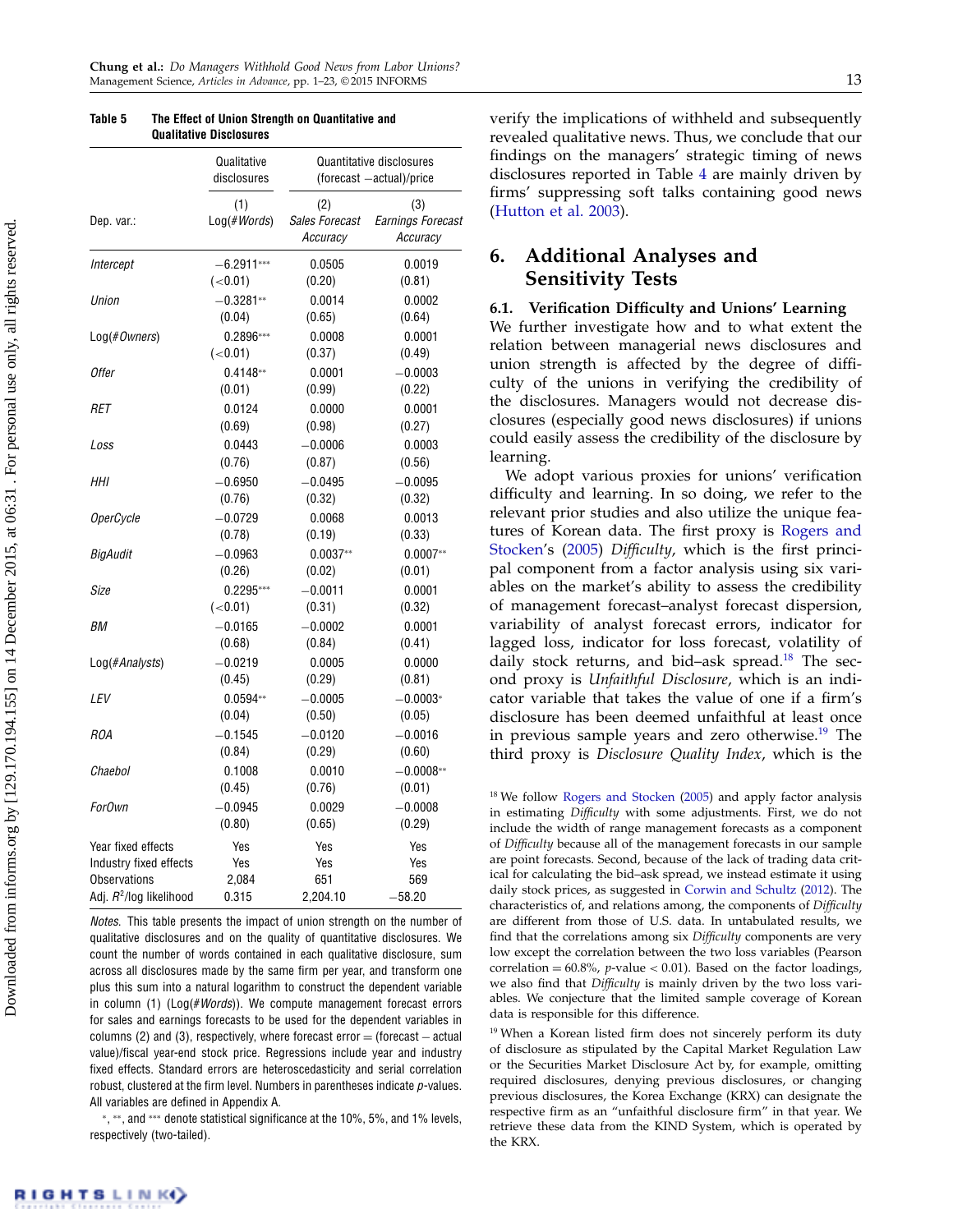corporate governance score on firms' disclosure quality. We collect these data from the annual surveys conducted by the Korea Corporate Governance Service (KCGS). The fourth and fifth proxies are analysts' coverage and firm size, respectively, which are deemed the most important information environment measures that may affect corporate stakeholders' ability to assess the quality of disclosures.

The results for the effect of these variables on the negative relation between disclosure frequency and union strength are reported in panel A of Table [6,](#page-14-0) with the results for total disclosures in column (1) and those for good news disclosures in column (2). We repeat the analyses in Tables [2](#page-8-0) and [3](#page-10-0) after including each of the five verification difficulty variables and the interaction between each of these variables and the unionization rate. The first cell shows the results using *Difficulty.*<sup>[20](#page-14-1)</sup> The coefficient on Union ∗ Difficulty is negative and significant for total and good news disclosures (coefficient =  $-0.503$  and  $-0.445$ ,  $p$ -value = 0.03 and 0.08), respectively. This means that management's withholding of (good) news in the face of stronger unions is more prominent when it is more difficult for unions to verify the truthfulness of managerial disclosures, and thus unions' learning is slower in the repeated games. The second cell displays the results using Unfaithful Disclosure. The coefficient on Union ∗ Unfaithful Disclosure is positive and significant at less than the 10% level in both columns. After a firm is designated as an unfaithful discloser, the firm's labor union becomes more suspicious about the quality of disclosures, which in turn makes management's strategic disclosure policy less effective.

The third cell reports the results using Disclosure Quality Index.<sup>[21](#page-14-2)</sup> The coefficient on Union \* Disclosure Quality Index is positive in both columns and significant at the 1% level in column (1). Similar results are summarized in the fourth and fifth cells, where Log(#Analysts) and Size are interacted with Union. The coefficients on these interaction variables are positive and significant at a conventional level in three of four cases. Thus, we can see that managers' incentives to withhold news (and, particularly, good news) from the unions are weaker when unions can verify the credibility of such a strategy and learn more easily

#### Chung et al.: Do Managers Withhold Good News from Labor Unions? 14 Management Science, Articles in Advance, pp. 1–23, © 2015 INFORMS

#### <span id="page-14-0"></span>Table 6 The Effect of Verification Difficulty and Unions' Learning

|                             |                                                           | Panel A. On the relation between union strength and disclosure frequency |
|-----------------------------|-----------------------------------------------------------|--------------------------------------------------------------------------|
|                             | (1)                                                       | (2)                                                                      |
| Dep. var.:                  | Log(#Disclosures)                                         | Log(#Good News Disclosures)                                              |
|                             | (1) $VAR = Difficulty$ based on Rogers and Stocken (2005) |                                                                          |
| Union                       | $0.270*$                                                  | 0.263                                                                    |
|                             | (0.08)                                                    | (0.17)                                                                   |
| Union * VAR                 | $-0.503**$                                                | $-0.445*$                                                                |
|                             | (0.03)                                                    | (0.08)                                                                   |
| VAR                         | 0.156                                                     | 0.074                                                                    |
|                             | (0.17)                                                    | (0.59)                                                                   |
| Observations                | 297                                                       | 297                                                                      |
| Adj. <i>R</i> <sup>2</sup>  | 0.379                                                     | 0.177                                                                    |
|                             |                                                           | (2) VAR = Unfaithful Disclosure detected by Korea Exchange (KRX)         |
| Union                       | $-0.197***$                                               | $-0.170***$                                                              |
|                             | (< 0.01)                                                  | (<0.01)                                                                  |
| Union * VAR                 | $0.446*$                                                  | $0.363*$                                                                 |
|                             | (0.06)                                                    | (0.06)                                                                   |
| VAR                         | $-0.224$                                                  | $-0.115$                                                                 |
|                             | (0.02)                                                    | (0.16)                                                                   |
| Observations                | 2,084                                                     | 2,084                                                                    |
| Adj. <i>R</i> <sup>2</sup>  | 0.353                                                     | 0.321                                                                    |
|                             | Governance Service (KCGS)                                 | (3) VAR = Disclosure Quality Index constructed by Korea Corporate        |
| Union                       | $-0.466***$                                               | $-0.327***$                                                              |
|                             | (< 0.01)                                                  | (<0.01)                                                                  |
| Union * VAR                 | $0.504***$                                                | 0.253                                                                    |
|                             | (0.01)                                                    | (0.16)                                                                   |
| VAR                         | 0.114                                                     | $0.164*$                                                                 |
|                             | (0.22)                                                    | (0.05)                                                                   |
| Observations                | 1,277                                                     | 1,277                                                                    |
| Adj. <i>R</i> °             | 0.386                                                     | 0.325                                                                    |
| (4) $VAR = Log(\#Analysis)$ |                                                           |                                                                          |
| Union                       | $-0.327***$                                               | $-0.126***$                                                              |
|                             | (<0.01)                                                   | (< 0.01)                                                                 |
| Union * VAR                 | $0.059**$                                                 | $-0.001$                                                                 |
|                             | (0.01)                                                    | (0.99)                                                                   |
| VAR                         | 0.015                                                     | $-0.051$                                                                 |
|                             | (0.28)                                                    | (0.41)                                                                   |
| Observations                | 2,084                                                     | 2,084                                                                    |
| Adj. <i>R</i> °             | 0.385                                                     | 0.288                                                                    |
|                             |                                                           |                                                                          |
| (5) $VAR = Size$            |                                                           |                                                                          |
| Union                       | $-2.872^{\ast\ast\ast}$                                   | $-1.362^*$                                                               |
|                             | (< 0.01)                                                  | (0.07)                                                                   |
| Union * VAR                 | $0.107***$                                                | $0.049*$                                                                 |
|                             | (<0.01)                                                   | (0.09)                                                                   |
| VAR                         | 0.029                                                     | 0.015                                                                    |
|                             | (0.22)                                                    | (0.50)                                                                   |
| Observations                | 2,084                                                     | 2,084                                                                    |
| Adj. <i>R</i> <sup>2</sup>  | 0.386                                                     | 0.289                                                                    |
|                             |                                                           | Panel B. On the relation between union strength and disclosure timing    |
| Dep. var.:                  |                                                           | Log(#Good News Disclosures)                                              |
|                             | (1)                                                       | (2)                                                                      |
|                             | Low VAR sample                                            | High VAR sample                                                          |
|                             | (1) $VAR = Difficulty$ based on Rogers and Stocken (2005) |                                                                          |
| Union * Q1                  | $-0.126$                                                  | $-0.075$                                                                 |
|                             | (0.36)                                                    | (0.43)                                                                   |

<span id="page-14-1"></span><sup>20</sup> We lose a significant number of observations because the management forecasts necessary to construct the predicted loss variable are rare in South Korea. According to [Radhakrishnan et al.](#page-23-18) [\(2012\)](#page-23-18), only 3.11% of Korean firms (i.e., 281 of 9,029 firm-years in their sample period starting from 2004) issue management forecasts.

<span id="page-14-2"></span><sup>&</sup>lt;sup>21</sup> The disclosure quality index is constructed based on 18 survey questions and covers various aspects of corporate disclosure. For example, the survey considers the number of investor relations meetings, the provision of management forecasts, the disclosure of audit committee activities, compensation disclosure, etc. More details about the survey can be provided upon request.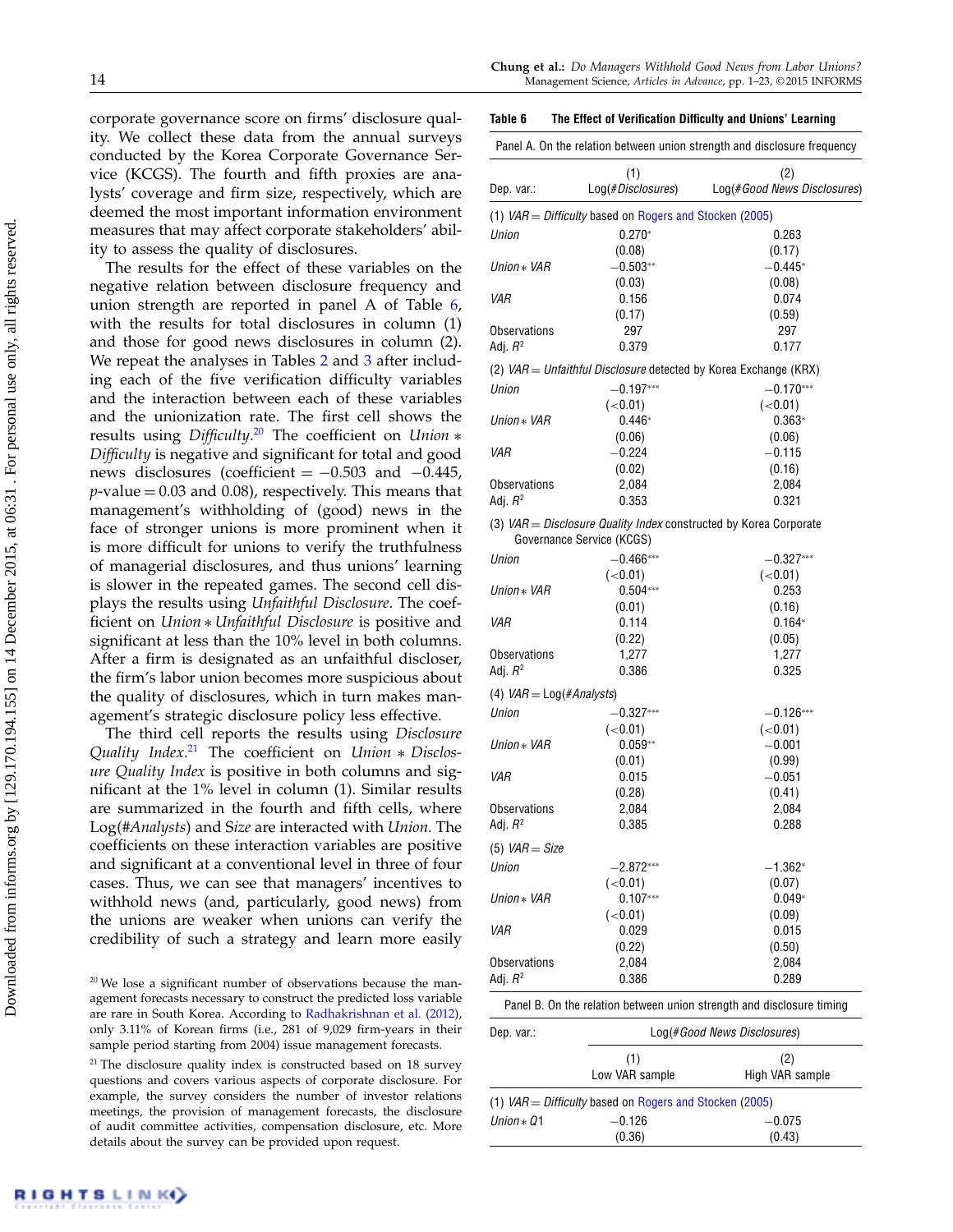#### Table 6 (Continued)

|                                   | Panel B. On the relation between union strength and disclosure timing |                             |
|-----------------------------------|-----------------------------------------------------------------------|-----------------------------|
| Dep. var.:                        |                                                                       | Log(#Good News Disclosures) |
|                                   | (1)<br>Low VAR sample                                                 | (2)<br>High VAR sample      |
|                                   | (1) $VAR = Difficulty$ based on Rogers and Stocken (2005)             |                             |
| Union $*$ Q2                      | $-0.182$                                                              | $-0.224*$                   |
|                                   | (0.11)                                                                | (0.09)                      |
| Union $*$ Q3                      | $-0.046$                                                              | 0.073                       |
| <b>Observations</b>               | (0.68)<br>776                                                         | (0.53)<br>770               |
| Adj. $R^2$                        | 0.304                                                                 | 0.262                       |
|                                   | (2) $VAR = Unfaithful Disclosure detected by Korea Exchange (KRX)$    |                             |
|                                   |                                                                       |                             |
| Union $*$ Q1                      | $-0.128$<br>(0.16)                                                    | 0.177<br>(0.61)             |
| Union $*$ 02                      | $-0.174**$                                                            | $-0.296$                    |
|                                   | (0.01)                                                                | (0.25)                      |
| Union $*$ 03                      | -0.036                                                                | -0.217                      |
|                                   | (0.59)                                                                | (0.37)                      |
| <b>Observations</b>               | 3,181                                                                 | 251                         |
| Adj. <i>R</i> <sup>2</sup>        | 0.216                                                                 | 0.348                       |
| Governance Service (KCGS)         | (3) $VAR = Disclosure$ Quality Index constructed by Korea Corporate   |                             |
| Union $*$ Q1                      | $-0.349**$                                                            | $-0.206$                    |
|                                   | (0.02)                                                                | (0.18)                      |
| Union $*$ Q2                      | $-0.022$                                                              | $-0.186$                    |
|                                   | (0.85)                                                                | (0.12)                      |
| Union $*$ Q3                      | $-0.121$                                                              | $-0.013$                    |
|                                   | (0.31)                                                                | (0.90)                      |
| <b>Observations</b>               | 1,080                                                                 | 1,259                       |
| Adi. $R^2$                        | 0.232                                                                 | 0.237                       |
| (4) $VAR = Log(\#Analysis)$       |                                                                       |                             |
| Union $*$ 01                      | $-0.104$                                                              | $-0.239**$                  |
|                                   | (0.31)                                                                | (0.02)                      |
| Union $*$ Q2                      | $-0.144*$                                                             | $-0.137$                    |
|                                   | (0.07)                                                                | (0.15)                      |
| Union $*$ 03                      | $-0.020$                                                              | $-0.038$                    |
|                                   | (0.81)                                                                | (0.68)                      |
| <b>Observations</b><br>Adj. $R^2$ | 1,696<br>0.275                                                        | 1,736<br>0.198              |
|                                   |                                                                       |                             |
| $(5)$ VAR = Size                  |                                                                       |                             |
| Union $*$ Q1                      | $-0.282***$                                                           | $-0.062$                    |
|                                   | (<0.01)                                                               | (0.56)                      |
| Union $*$ Q2                      | $-0.135$                                                              | $-0.129$                    |
|                                   | (0.16)                                                                | (0.15)                      |
| Union $*$ Q3                      | $-0.140$<br>(0.13)                                                    | 0.075<br>(0.35)             |
| <b>Observations</b>               | 1,715                                                                 | 1,717                       |
| Adj. $R^2$                        | 0.206                                                                 | 0.238                       |
|                                   |                                                                       |                             |

Notes. Panel A presents the results of regressing the total and good news disclosure frequencies on Union and its interaction with various proxies for verification difficulty using firm-year data. Panel B presents the results for timing good news disclosures in relation to labor unions' bargaining schedules and the variation of good news timing across various proxies for verification difficulty using firm-quarter data. In panel B, we split the sample into two groups based on the sample medians of partitioning variables (except Unfaithful Disclosure analyses). Regressions include intercept, each timing indicator, control variables, and year and industry fixed effects. Numbers in parentheses indicate p-values. Standard errors are heteroscedasticity and serial correlation robust, clustered at the firm level. All variables are defined in Appendix A.

∗ , ∗∗, and ∗∗∗ denote statistical significance at the 10%, 5%, and 1% levels, respectively (two-tailed).

owing to their firms' better disclosure quality or better information environment.

The results for the effect of verification difficulty on managerial timing of good news to better cope with wage negotiations are reported in panel B of Table [6.](#page-14-0) We repeat the analyses of Table [4](#page-11-0) after partitioning the sample observations into low (column (1)) and high (column (2)) subsamples based on the median value of each verification difficulty variable (except in the second cell, where low is for Unfaithful Disclosure  $= 0$ , high is for Unfaithful Disclosure  $= 1$ ). In the first cell, the coefficient on  $Union * Q2$  is negative in both low and high Difficulty subsamples but significant in the high *Difficulty* subsample only (coefficient  $= -0.224$ ,  $p$ -value = 0.09). This means that managers withhold good news from unions in the second calendar quarter when the collective bargaining is in progress, and this timing strategy is more pronounced for the firms whose unions face more difficulty in assessing the quality of disclosures.

In the second cell, the coefficient on  $Union * Q2$ is negative in both columns but significant in low Unfaithful Disclosure only. This suggests that when unions are more suspicious of the credibility of previous disclosures, management's incentives to withhold good news in the second quarter are substantially weakened because such a timing strategy is not effective as a result of unions' learning from experience. The results using subsamples partitioned by Disclosure Quality Index, Log(#Analysts), and Size are reported in the third, fourth, and fifth cells, respectively. As expected, managerial timing strategy is less effective in the high than in the low Analysts coverage subsample in the fourth cell, but the results for Disclosure Quality Index and Size are not significant.

Overall, the results in Table [6](#page-14-0) show that unions' learning about the quality of disclosures varies across firms, and our main results are driven by the firms in which it is more difficult for unions to assess the credibility of the management's disclosure policy.

#### 6.2. Addressing the Endogeneity Issue

Our findings can have an alternative explanation. Firms are usually less profitable, more financially distressed, and have lower growth potential in the United States when their labor unions are stronger [\(DeAngelo and DeAngelo](#page-22-1) [1991,](#page-22-1) [Liberty and](#page-23-3) [Zimmerman](#page-23-3) [1986\)](#page-23-3). Thus they have less good news and more bad news to disclose. That is, the lower (higher) disclosure frequency of good (bad) news is not necessarily due to managerial discretion to cope with wage demands but may be due to poorer company fundamentals. As we see in panel B of Table [1,](#page-7-1) Korean firms are also more leveraged (LEV) and have lower growth potential (i.e., higher BM) when they have a union or when their unionization rate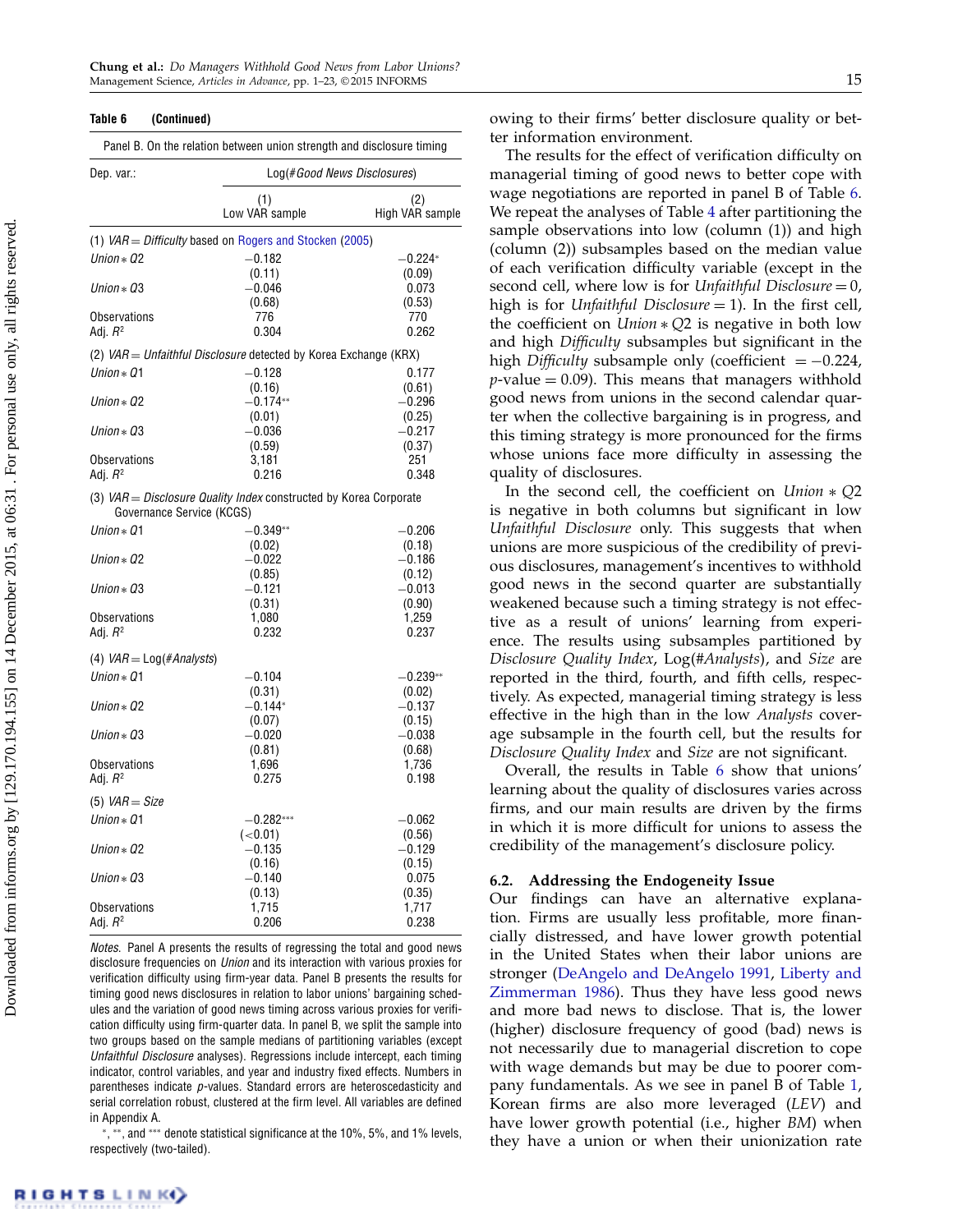is higher. However, they are both more profitable (although the difference is statistically insignificant) and more likely to be chaebol member firms, which implies that the fundamentals of strong union firms are not the same as those of U.S. firms. We also include in Equation [\(1\)](#page-6-1) RET, Loss, and ROA to control for the effect of firm profitability on both union strength and disclosure; LEV to control for the effect of financial distress; and BM to control for the effect of growth.

Nevertheless, we try to control for the possible endogeneity of union strength more formally using two-stage least squares (2SLS) regressions. It is not easy to find a good instrumental variable for this method. Fortunately, however, we do have it for Korean data, which is the ratio of the number of female employees to the number of total employees (Female). When the number of female employees in a firm is larger, its union tends to be weaker. That is, the firm is less likely to have a union and, if it does, its unionization rate is lower (e.g., [Antos et al.](#page-22-42) [1980,](#page-22-42) [Hirsch](#page-22-43) [1980\)](#page-22-43). In contrast, there is no theoretical or empirical evidence that can establish a relation between the female worker ratio and disclosure frequency. In short, the female worker ratio is strongly correlated with union strength but minimally correlated with managerial disclosure.

We regress the union existence dummy or unionization rate on Female and other explanatory variables such as firm size, leverage, ROA, loss, female CEO, and chaebol dummies and year and industry fixed effects in the first stage regression and report the results in panel A of Table [7.](#page-16-0) We include Female and industry dummy following [Antos et al.](#page-22-42) [\(1980\)](#page-22-42) and [Hirsch](#page-22-43) [\(1980\)](#page-22-43) with other common firm characteristics that potentially affect the degree of unionization. As expected, the coefficient on Female is significantly negative. Specifically, it is −0.769 and −0.194 in column (1) for union existence and column (2) for unionization rate, respectively, both significant at the 1% level. As for control variables, larger, higher-leveraged firms are more likely to be strongly unionized. Profitability is marginally negatively related to union existence.

Using the fitted value of Union, we repeat our main analyses in Tables [2](#page-8-0) and [3](#page-10-0) and summarize the results in panels B and C of Table [7,](#page-16-0) respectively. The coefficient on the fitted value of Union is still negative and significant for both columns (1) and (2) in panel B, consistent with [H1.](#page-4-2) Its magnitude is even larger than that of the corresponding coefficient in Table [2.](#page-8-0) This indicates that managers' general tendency of reducing disclosures when their unions are stronger is maintained after controlling for the endogeneity of union strength. The second-stage regression results using good news are similar in panel C. When we use

#### <span id="page-16-0"></span>Table 7 Endogeneity Tests: Two-Stage Regression

| Panel A. First-stage regression                                        |                       |                         |  |  |  |  |
|------------------------------------------------------------------------|-----------------------|-------------------------|--|--|--|--|
| (2)<br>(1)<br>Union<br>Unionization<br>Existence<br>Rate<br>Dep. var.: |                       |                         |  |  |  |  |
| Intercept                                                              | $-12.774$<br>(0.99)   | $-0.691***$<br>(< 0.01) |  |  |  |  |
| % Female Workers (exogenous)                                           | $-0.769***$<br>(0.01) | $-0.194***$<br>(<0.01)  |  |  |  |  |
| Female CEO                                                             | 6.283<br>(0.99)       | $-0.041$<br>(0.58)      |  |  |  |  |
| Chaebol                                                                | $-0.130$<br>(0.27)    | $-0.014$<br>(0.43)      |  |  |  |  |
| Size                                                                   | $0.248***$<br>(<0.01) | $0.027***$<br>(<0.01)   |  |  |  |  |
| LEV                                                                    | $0.168***$<br>(<0.01) | $0.024***$<br>(<0.01)   |  |  |  |  |
| <b>ROA</b>                                                             | $-0.923*$<br>(0.09)   | 0.055<br>(0.56)         |  |  |  |  |
| Loss                                                                   | $-0.206*$<br>(0.08)   | 0.025<br>(0.21)         |  |  |  |  |
| Year fixed effects                                                     | Yes                   | Yes                     |  |  |  |  |
| Industry fixed effects                                                 | Yes                   | Yes                     |  |  |  |  |
| Observations                                                           | 2,084                 | 2,084                   |  |  |  |  |
| Log likelihood/adj. $R^2$                                              | $-1,000.40$           | 0.232                   |  |  |  |  |

Panel B. Second-stage regression: The relation between disclosure frequency and union strength

| Dep. var.:                                                                                 | Log(#Disclosures)            |                              |  |
|--------------------------------------------------------------------------------------------|------------------------------|------------------------------|--|
| Union:                                                                                     | (1)<br>Union<br>Existence    | (2)<br>Unionization<br>Rate  |  |
| <b>Fitted Value of Union</b>                                                               | $-1.312***$<br>(<0.01)       | $-1.877**$<br>(<0.01)        |  |
| Year fixed effects<br>Industry fixed effects<br><b>Observations</b><br>Adj. R <sup>2</sup> | Yes<br>Yes<br>2.084<br>0.385 | Yes<br>Yes<br>2,084<br>0.382 |  |

Panel C. Second-stage regression: The relation between good news disclosures and union strength

| Dep. var.:                                                          | Log(#Good News Disclosures) |                                   |  |
|---------------------------------------------------------------------|-----------------------------|-----------------------------------|--|
| Union:                                                              | (1)<br>Union<br>Existence   | (2)<br>Unionization<br>Rate       |  |
| <b>Fitted Value of Union</b>                                        | $-1.053***$<br>(<0.01)      | $-1.195**$<br>(0.03)              |  |
| Year fixed effects<br>Industry fixed effects<br><b>Observations</b> | Yes<br>Yes<br>2,084         | <b>Yes</b><br><b>Yes</b><br>2,084 |  |
| Adj. R <sup>2</sup>                                                 | 0.310                       | 0.306                             |  |

Notes. This table presents the results of 2SLS regressions to control for the possible endogeneity of union strength. Panel A provides the result of the first-stage regression in which Union is the dependent variable and Female is an instrumental variable. Panel B presents the result of regressing disclosure frequency on Union, and panel C presents the result of regressing Good News Disclosure frequency on *Union*, where *Union* is the fitted value in the first-stage regression in Panel A. Regressions include intercept, control variables, and year and industry fixed effects. Numbers in parentheses indicate p-values. Standard errors are heteroscedasticity and serial correlation robust, clustered at the firm level. All variables are defined in Appendix A.

∗ , ∗∗, and ∗∗∗ denote statistical significance at the 10%, 5%, and 1% levels, respectively (two-tailed).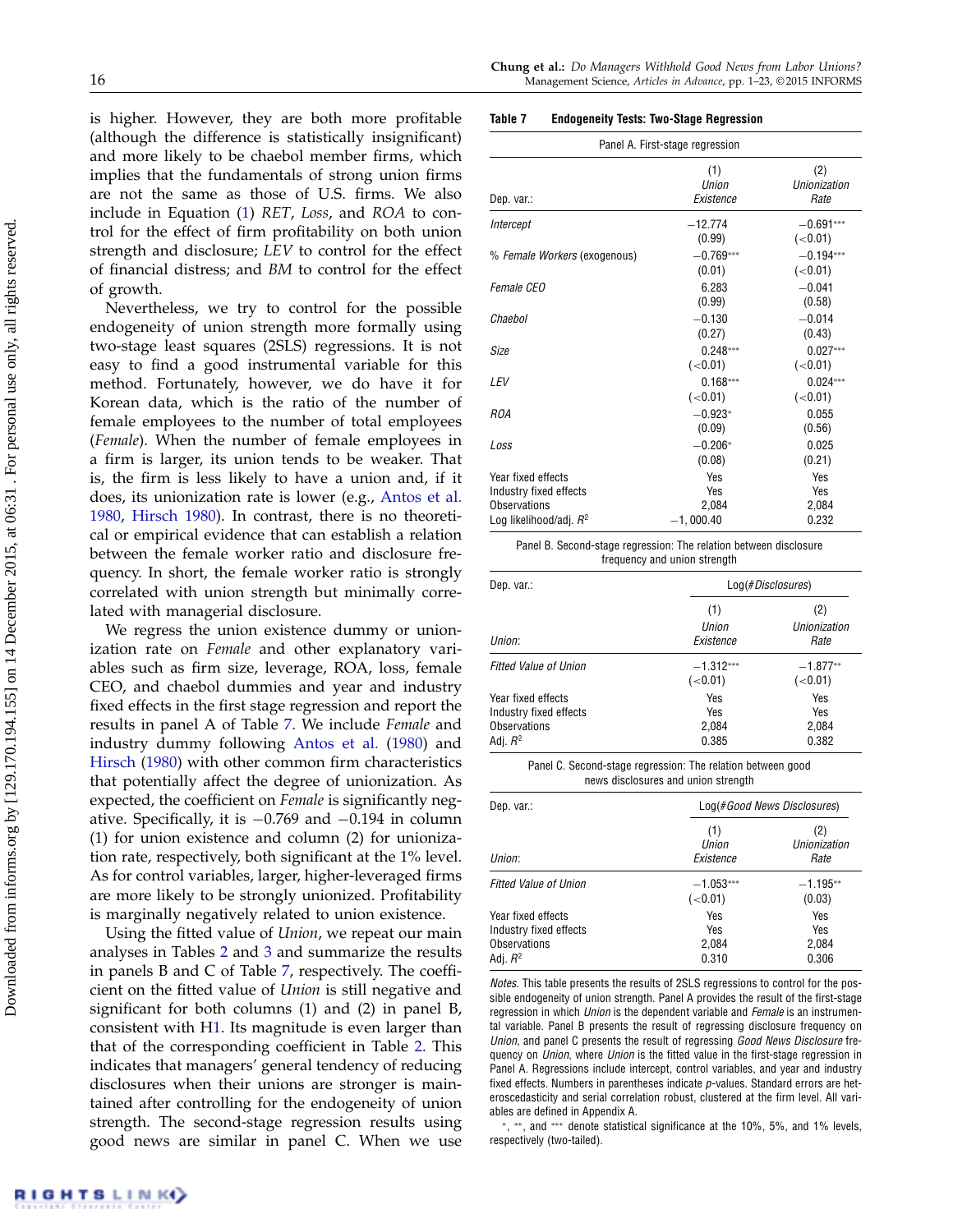Log(#Good News Disclosures) as the dependent variable, the coefficients on the fitted value of Union are significantly negative in both columns, which is consistent with Table [3](#page-10-0) and [H2.](#page-5-0)

One possible concern about the validity of the female worker ratio as the instrumental variable for Union in Equation [\(1\)](#page-6-1) is that it can affect disclosure level resulting from the existence of a female CEO. [Francis et al.](#page-22-44) [\(2014\)](#page-22-44) document that female CFOs are more conservative in their financial reporting. Extending this logic, female CEOs also can be more conservative and thus disclose less (more) good (bad) news. The female worker ratio tends to be higher in firms run by female CEOs. To further address this concern, we hand-collect the female CEO indicator information for each firm-year and additionally control for it in the second-stage regression.<sup>[22](#page-17-0)</sup> As expected, the coefficient on the female CEO indicator is negative and significant (untabulated). More importantly, the main inference in this study is not affected by this control the fitted value of Union maintains its negative sign and significance. In short, the results of the robustness tests in this subsection alleviate the concern that our previously reported main results might be driven by the endogenous feature of union strength.

Another candidate for the endogeneity or correlated–omitted variable problem is product market competition. If firms' investment strategies are more interdependent with their rivals in highly concentrated product markets, they prefer a less informative disclosure policy because the proprietary information can be used strategically by their potential competitors [\(Clarke](#page-22-45) [1983,](#page-22-45) [Gal-Or](#page-22-46) [1985,](#page-22-46) [Bhattacharya and](#page-22-47) [Ritter](#page-22-47) [1983,](#page-22-47) [Brander and Eaton](#page-22-48) [1984,](#page-22-48) [Ali et al.](#page-22-49) [2009\)](#page-22-49). In contrast, firms can also reduce their disclosures when products are good substitutes in highly competitive markets [\(Darrough](#page-22-50) [1993\)](#page-22-50). If firms operating in the oligopolistic industry have stronger unions than those in a standardized consumer product industry, their reduced disclosures may not result from their union strength but from their fear of proprietary information being used by their competitors. However, the level of market concentration for which HHI serves as proxy does not differ between high and low unionization firms, as shown in panel B of Table [1,](#page-7-1) and we already control for HHI in our regression analyses. To address this concern more formally, we partition the total sample into (i) high and low HHI firms and (ii) consumer product industry and the other industries and then repeat our main analyses in Tables [2,](#page-8-0) [3,](#page-10-0) and [4.](#page-11-0) We also interact HHI with our Union variable and repeat the main analyses. Unreported results confirm that the main findings in previous analyses are universal across subsamples of differing levels of HHI or two sets of industries, and that the coefficient on Union ∗ HHI is insignificant. This indicates that the negative relation between union strength and disclosure and the effect of union strength on the asymmetric disclosure pattern are not driven by product market competition.[23](#page-17-1)

One may also argue that laborers are more likely to be organized in more opaque firms. To address this reverse-causality concern, we include the natural logarithm of the number of analysts following a firm in the first stage model regressing Union against its determinants, and take the residual values for a new proxy for unionization rates. We suppose that the residual values are orthogonal to firms' information environment. We find that our main implications are unaltered when the Union variables are replaced with these residuals.

#### 6.3. Other Sensitivity Tests

We conduct other sensitivity tests to check the robustness of our main findings. First, we repeat our main analyses in Tables [2](#page-8-0) and [3](#page-10-0) using the change specification to further alleviate causality concerns. The results are reported in Table [8.](#page-18-0) In column (1), we examine whether changes in union existence (i.e., union initiation or union termination) are related to changes in disclosure frequency. We also test whether changes in the unionization rate can explain changes in disclosure frequency in column (2). Note that, in the change specification, we also convert all control variables into change variables. Such first-difference analyses naturally control for firm-specific characteristics that are constant over time, therefore reducing the possibility of a correlated–omitted variable bias.

We use  $Pr(\Delta \# Discussloઘ = 0)$  as the dependent variable, which is an indicator variable that takes the value of one if the number of disclosures decreases from the previous year, and zero otherwise. The coefficient on  $\Delta$ *Union Existence* is positive and significant (2.055, *p*-value  $<$  0.01) in column (1), suggesting that union emergence (termination) leads to managers' less (more) frequent disclosures. In column (2), changes in unionization rates significantly explain changes in disclosure frequency. The coefficient on  $\Delta$ *Unionization Rate* is 5.133 and significant at less than the 5% level. We conduct this change specification test using the good news data and report the

<span id="page-17-0"></span><sup>&</sup>lt;sup>22</sup> We already include it in the first-stage regression to account for its possible effect on union strength. Its coefficient is not significant (see panel A of Table [7\)](#page-16-0).

<span id="page-17-1"></span><sup>&</sup>lt;sup>23</sup> We also partition our sample into eight industries based on single-digit KSIC codes and repeat the main analyses. Our main findings are observed in most of the industry subsamples, indicating that the negative relation between union strength and disclosure frequency and the asymmetric disclosure pattern are not industry-specific problems.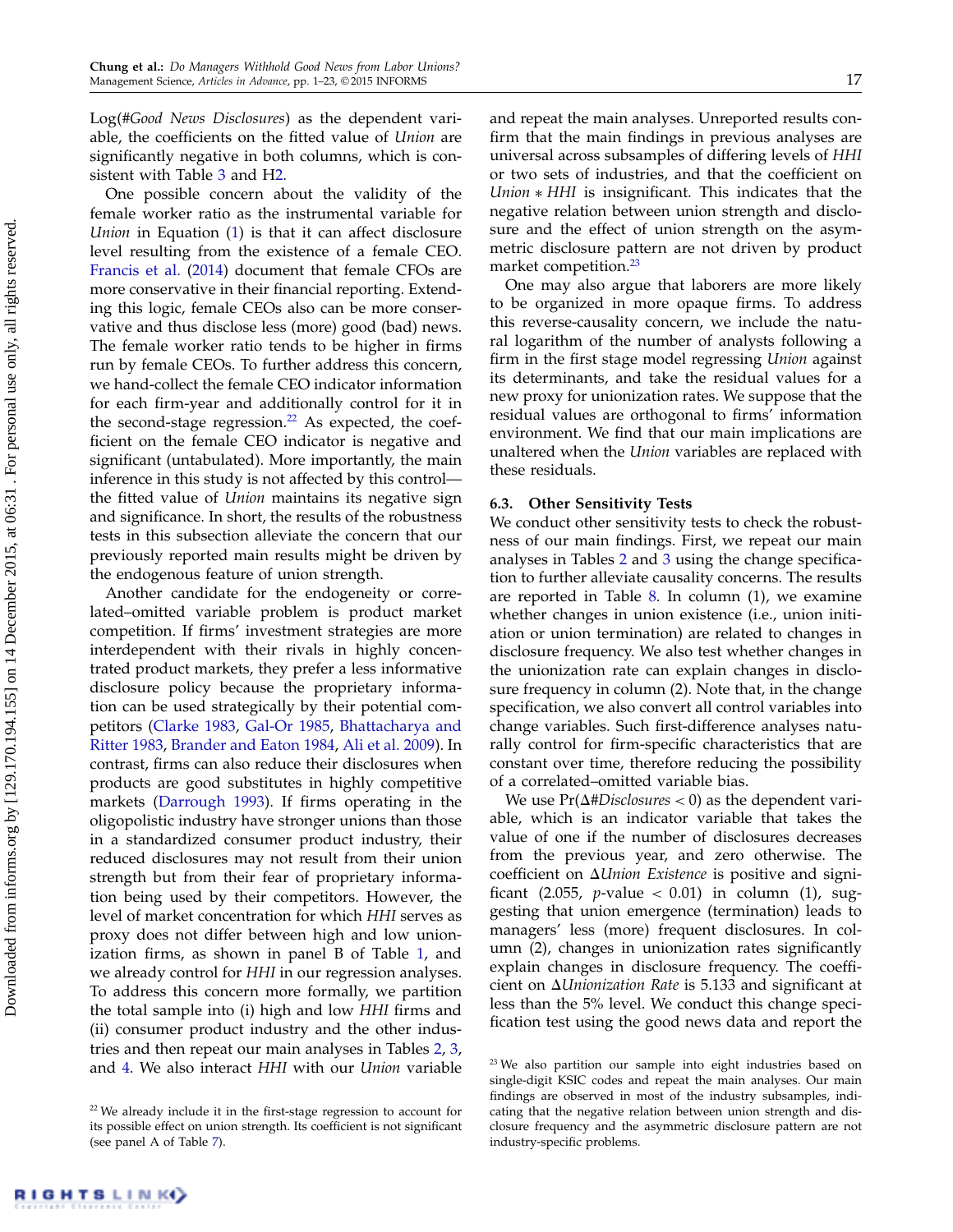| Dep. var.:<br>$\Delta$ <i>Union</i> : | $Pr(\Delta#Disclosures < 0)$              |                                             | $Pr(\Delta \# Good News \, Discussures < 0)$ |                                             |
|---------------------------------------|-------------------------------------------|---------------------------------------------|----------------------------------------------|---------------------------------------------|
|                                       | (1)<br>$\Delta$ <i>Union</i><br>Existence | (2)<br>$\Delta$ <i>Unionization</i><br>Rate | (3)<br>$\Delta$ <i>Union</i><br>Existence    | (4)<br>$\Delta$ <i>Unionization</i><br>Rate |
| $\Delta$ <i>Union</i>                 | $2.055***$<br>(< 0.01)                    | $5.133**$<br>(0.02)                         | $2.220***$<br>$\left( <0.01\right)$          | 4.747***<br>$\leq 0.01$                     |
| Intercept, Acontrol variables         | Yes                                       | Yes                                         | Yes                                          | Yes                                         |
| Year fixed effects                    | Yes                                       | Yes                                         | Yes                                          | Yes                                         |
| Industry fixed effects                | Yes                                       | Yes                                         | Yes                                          | Yes                                         |
| Observations                          | 2.084                                     | 2,084                                       | 2,084                                        | 2,084                                       |
| Pseudo $R^2$                          | 0.094                                     | 0.093                                       | 0.233                                        | 0.238                                       |

#### <span id="page-18-0"></span>Table 8 Change Specifications

Notes. This table presents the results of change specifications. It presents the logistic regression estimation results regressing an indicator variable for the decrease in total news disclosure frequency in columns (1) and (2) and for the decrease in good news disclosure frequency in columns (3) and (4) on the change in firm union strength and control variables. Regressions include year and industry fixed effects. Numbers in parentheses indicate  $p$ -values. Standard errors are heteroscedasticity and serial correlation robust, clustered at the firm level. All variables are defined in Appendix A.

∗∗∗ denotes statistical significance at the 1% level (two-tailed).

results in columns (3) and (4). Here the dependent variable is  $Pr(\Delta \# Good$  News Disclosures < 0), which is an indicator variable that takes the value of one if the number of good news disclosures decreases from the previous year, and zero otherwise. The implications in these columns are similar to those of Table [3:](#page-10-0) that is, managers reduce good news disclosures when the union becomes stronger. In sum, the results using the change specification are consistent with the previous results based on level specification and mitigate possible concerns about correlated– omitted variable or weak causality problems.

The observed seasonal pattern that the average level of news (especially good news) disclosures is lower in the second quarter documented in Table [4](#page-11-0) can be related to reasons other than managers' withholding good news from unions to preserve better bargaining positions. Customers and business counterparties may want to postpone their purchase orders or contracts until the wage negotiations are settled when each party can have a better idea about the costs of the products and operations for the coming year. In this case, the lower level of good news disclosure is not because managers withhold good news but because they do not have good news in the second quarter. To address this concern, we compute quarterly sales changes and examine their pattern across four quarters. $24$  If the above alternative scenario is correct, sales should decrease in the second quarter and then increase in the third quarter abnormally. We find no such evidence (result unreported for brevity). Contrary to the alternative scenario, sales changes are significantly positive in the second quarter and negative in the third quarter. Therefore, the lower level of good news disclosure in the second quarter is not driven by the lack of good news to the extent that sales data capture the correct level of good news from overall business operations.

Management's compensation structure can affect its incentives in the labor negotiation process. Although granting stock options as incentive pay is not as prevalent in Korean firms as it is in U.S. firms, they can be granted to managers in some Korean firms. Since their cash bonuses and stock options are determined mostly based on their firms' accounting performance, they have an incentive to withhold good news during collective bargaining because constraining excessive wage increases is helpful to maximizing earnings. On the other hand, they may have a counterincentive to promote good news to boost their firms' stock prices because higher stock prices lead to increases in their option value. To investigate the effect of the management compensation structure on our main findings, we divide our sample into option granting and nongranting firms and repeat the main analysis (result not reported). The negative effect of union strength on  $Log(HDisclosure)$  and  $Log(HGood)$ News Disclosures) is observed only in option nongranting firms. For option granting firms, the coefficient on the unionization rate is positive and significant. This means that managers' incentives to withhold good news from labor unions are significantly mitigated when they receive stock options because they have a counterincentive to release more good news

<span id="page-18-1"></span><sup>&</sup>lt;sup>24</sup> Although sales data do not encompass all types of good news such as signing long-term contracts or building vital strategic alliances with a firm's business counterparties, they do mirror a firm's overall good news because they represent the ongoing core business activities. Note that these sales figures are available to outsiders (including labor unions) only two to three months after each quarter-end, so that labor unions cannot infer the withheld news content by referring to a firm's sales amount during the labor negotiation period.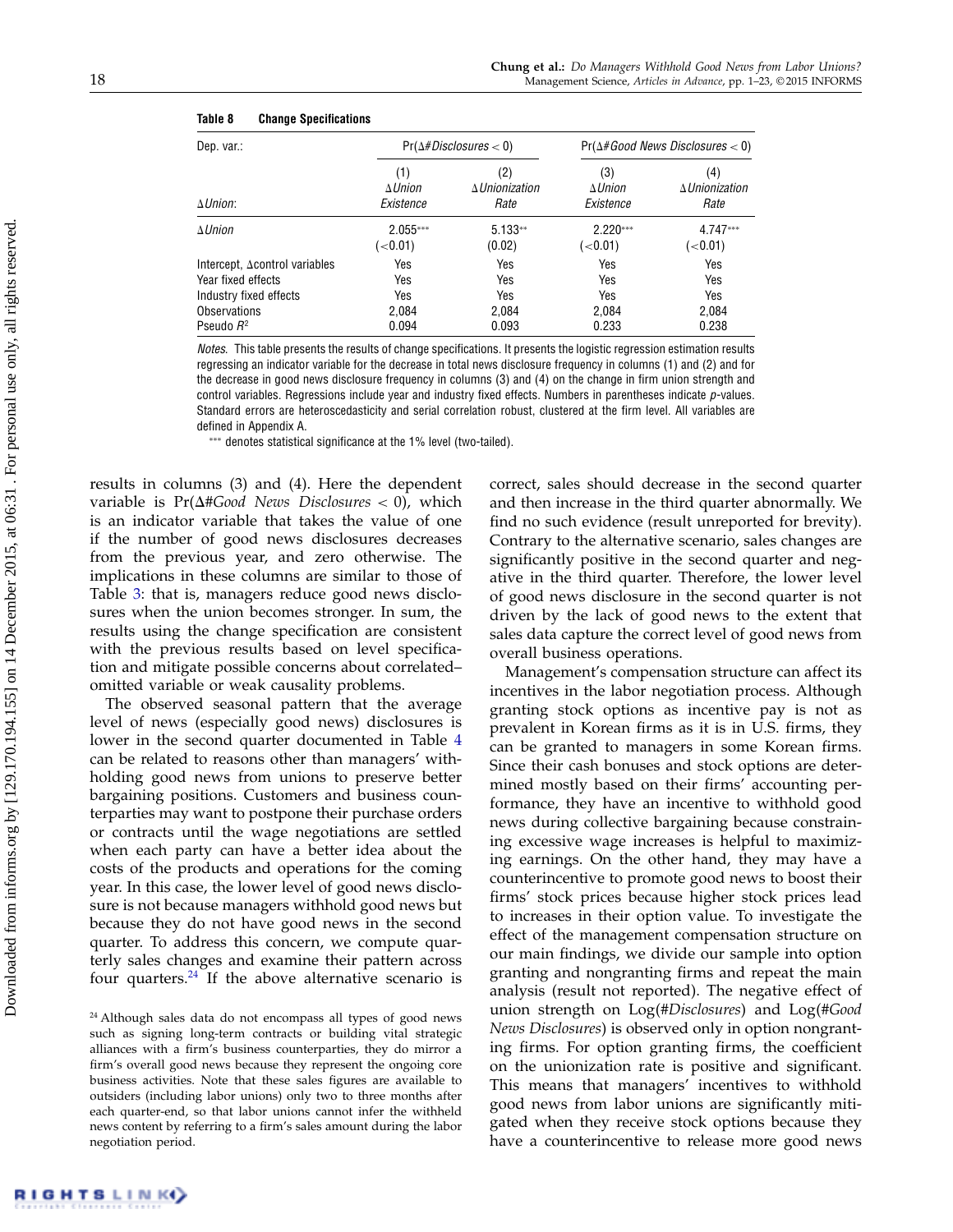to boost firms' stock prices and their option values. We also measure a continuous variable (%Option) for the prevalence of option usage as an incentive pay by dividing the number of total options granted to employees by the number of shares outstanding and then interact it with *Union* (result not reported). The coefficient on Union ∗ %Option is positive as expected, although not statistically significant.<sup>[25](#page-19-0)</sup> However, these results should be interpreted with caution because the sample size of option granting firms is too small.<sup>[26](#page-19-1)</sup>

Korean corporate culture is unique: a number of firms in South Korea belong to a chaebol, a business group that provides internal funding and support to its member firms. The information environment and union structure of these chaebol firms can differ from that of nonchaebol firms, and thus the effect of union strength on management's information disclosures may differ between the two. To investigate the effect of chaebol membership on our main findings, we conduct our main regressions for chaebol and nonchaebol firms separately. We find that the negative relation between union strength and disclosure is observed only in nonchaebol firms (result not tabulated). We conjecture that the reasons are as follows: (i) chaebol firms are more likely to grant their managers stock options, thereby providing them with counterincentives to promote good news; $27$  (ii) chaebol firms are larger and followed by more analysts, and thus their information environment is better than that of nonchaebol firms. Therefore, their managers have weaker incentives to distort information transmissions to the market and unions because the benefit of withholding news is expected to be smaller. In short, this analysis shows that our main findings on the negative relation between union strength and news disclosures are more pronounced for nonchaebol firms.

Most labor unions in South Korea are affiliated with at least one of two upper-level union associations. They are the Federation of Korean Trade Unions (FKTU, Hankuk Nochong in Korean) and the Korean Confederation of Trade Unions (KCTU, Minjoo Nochong in Korean). These associations set the general guidelines for the direction of union activities and assist in the specific bargaining processes for individual unions. Our sample contains a subset of 1,097 and 274 member firms for FKTU and KCTU, respectively. Because most of the unionized firms in our sample are affiliated with one or both of these associations, we conjecture that the previously reported effect of union strength on disclosure is mainly driven by these affiliated unions. $28$  That is, the labor unions that are not affiliated with these associations may have unique and different characteristics compared to affiliated unions in terms of their attitudes on firms' policies. Thus, we repeat the analyses in Tables [2,](#page-8-0) [3,](#page-10-0) and [4](#page-11-0) after excluding these 122 nonaffiliated union observations. Unreported results show that all the main implications are robust to this change, indicating that our main results presented in previous tables are mainly driven by firms with association-affiliated unions.

In sum, the results of various sensitivity tests corroborate our main findings that managers reduce good news disclosure (and, to a lesser extent, promote bad news disclosure) when their labor unions are stronger to curtail excessive wage demands, and this tendency is more pronounced during the collective bargaining process.

## 7. Conclusions

Using a large sample of Korean listed firms for which firm-year level unionization rates and voluntary disclosure frequency data are available, we find that management's overall disclosure frequency is negatively related to the firm's labor union strength. We also report that this tendency for managers to withhold information from strong unions is mainly driven by good news firms. Finally, we find that managers "time" news disclosure by withholding good news during the collective bargaining process and then subsequently gradually releasing it, and that this tendency is more pronounced for the firms with stronger labor unions. Taken together, we provide evidence that managers tend to hide news, especially when it is good, to preserve their bargaining power in labor negotiations when their firms have stronger unions.

This paper provides managerial implications for managers, employees, and investors. Our findings on the role of labor unions suggest that employees can be a group that incurs another form of agency costs by distorting corporate activities such as disclosures, thereby exacerbating information asymmetry and return volatility. Employees need to understand that managers can react strategically to their rentseeking wage demands by exercising discretion on the amount of corporate information to be disclosed and the timing of the disclosure. Since these distortions

<span id="page-19-0"></span><sup>&</sup>lt;sup>25</sup> The lack of significance may result from measurement errors in %Option. Because the number of options granted is not separately reported for the top management and for the rank-and-file workers in firms' business reports, we cannot precisely measure managers' incentives influenced by stock options granted to the management.

<span id="page-19-1"></span> $26$  The number of option granting firms is 129, whereas that of option nongranting firms is 1,955.

<span id="page-19-2"></span> $27$  The Pearson correlation between the indicators for stock option granting and chaebol membership is  $0.137$  (*p*-value < 0.01).

<span id="page-19-3"></span> $28$  Only  $8\%$  (122 of 1,371) observations of the unionized firms are not affiliated with any of these associations.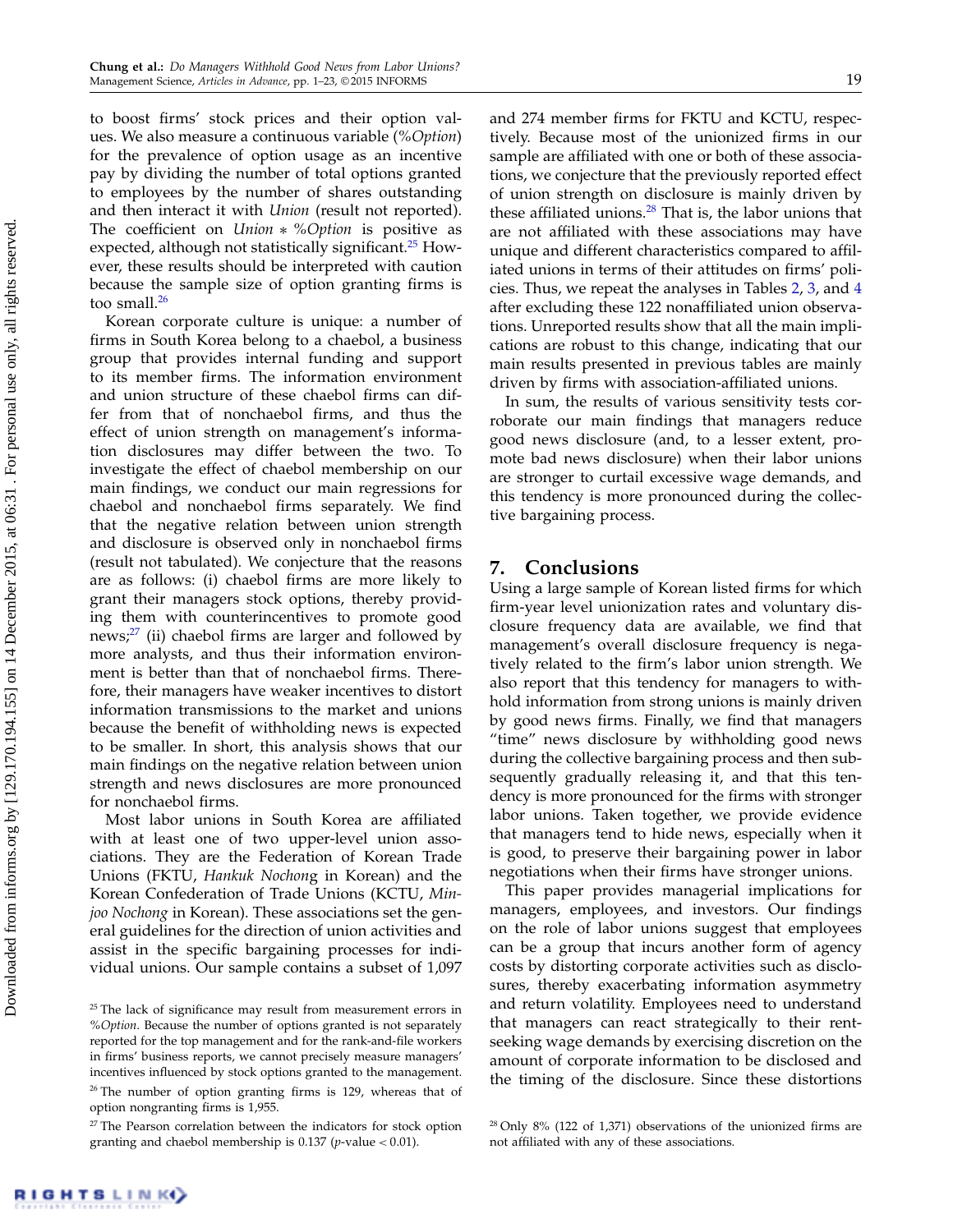in managerial activities create costs, excessive wage demands can be detrimental to both parties. Investors can get a helpful tip for their portfolio selections by recognizing that, given the same cash flows, a firm with a stronger labor union can exhibit a different level of risk due to the intensified information asymmetry resulting from the management disclosure strategy, which may influence its stock price.

## Supplemental Material

Supplemental material to this paper is available at http://dx .doi.org/10.1287/mnsc.2014.2075.

#### Acknowledgments

For their valuable comments and suggestions, the authors thank Kenneth Borokhovich, Peter Cheng, Jong-Hag Choi, Scott Fung, Simon Fung, In-Mu Haw, Lee-Seok Hwang, Soo Young Kwon, Justin Law, Jay Junghun Lee, Sidney Leung, Jiang Li, James Ohlson, Grace Pownall, Katherine Schipper, Nancy Su, Joseph Weintrop, and Yong Yu, as well as seminar participants at the 2012 American Accounting Association's annual meeting, Griffith University, Seoul National University, Shanghai University of Finance and Economics, Hong Kong Polytechnic University, and University of Macau. The authors thank Jinha Park and Hoshik Shim for their excellent research assistance and Lee-Seok Hwang for generously providing the governance survey data. The authors also thank Mary Barth (department editor), the associate editor, and two anonymous referees. This paper was presented at the 36th Annual Congress of the European Accounting Association. Woo-Jong Lee acknowledges the financial support of the Hong Kong Polytechnic University.

| Log(#Disclosures)               | The natural logarithm of one plus the number of disclosures                                                                                                                                                                                                                                                                                                                                                                                                                                                                                                                              |
|---------------------------------|------------------------------------------------------------------------------------------------------------------------------------------------------------------------------------------------------------------------------------------------------------------------------------------------------------------------------------------------------------------------------------------------------------------------------------------------------------------------------------------------------------------------------------------------------------------------------------------|
| Log(#Good News Disclosures)     | The natural logarithm of one plus the number of good news disclosures, either for a given year or month                                                                                                                                                                                                                                                                                                                                                                                                                                                                                  |
| Log(#Bad News Disclosures)      | The natural logarithm of one plus the number of bad news disclosures, either for a given year or month                                                                                                                                                                                                                                                                                                                                                                                                                                                                                   |
| $Log(\#Words)$                  | The natural logarithm of one plus the number of total words contained in all qualitative disclosures made by the<br>same firm in year t                                                                                                                                                                                                                                                                                                                                                                                                                                                  |
| <b>Unionization Rate</b>        | The proportion of the number of union members to the total number of employees                                                                                                                                                                                                                                                                                                                                                                                                                                                                                                           |
| Q1, Q2, Q3                      | An indicator variable that equals one if the individual news is disclosed in the first, second, or third quarter of<br>year $t$ , respectively, and zero otherwise                                                                                                                                                                                                                                                                                                                                                                                                                       |
| <b>Offer</b>                    | An indicator variable that equals one if a firm issues new equity during a year, and zero otherwise                                                                                                                                                                                                                                                                                                                                                                                                                                                                                      |
| RET                             | Contemporaneous buy-and-hold annual returns for the one-year period starting from the fourth month after fiscal<br>year-end $t-1$                                                                                                                                                                                                                                                                                                                                                                                                                                                        |
| Loss                            | An indicator variable that equals one if a firm reports negative net income, and zero otherwise                                                                                                                                                                                                                                                                                                                                                                                                                                                                                          |
| HHI                             | The Herfindahl-Hirschman index based on sales, computed as the sum of squared market shares within the same<br>industry in year t                                                                                                                                                                                                                                                                                                                                                                                                                                                        |
| <b>OpCycle</b>                  | Operating cycle, measured as the average receivables divided by sales plus the average inventory divided by the<br>cost of goods sold                                                                                                                                                                                                                                                                                                                                                                                                                                                    |
| <b>BigAudit</b>                 | Big auditor dummy, which equals one if the firm is audited by PwC, KPMG, Deloitte, or Ernst & Young (or their<br>affiliated Korean auditing firms), and zero otherwise                                                                                                                                                                                                                                                                                                                                                                                                                   |
| Size                            | The natural logarithm of fiscal year-end market capitalization                                                                                                                                                                                                                                                                                                                                                                                                                                                                                                                           |
| BМ                              | Book value of equity divided by market value of equity                                                                                                                                                                                                                                                                                                                                                                                                                                                                                                                                   |
| Log(#Analysts)                  | The natural logarithm of one plus the number of analysts following the firm                                                                                                                                                                                                                                                                                                                                                                                                                                                                                                              |
| $Log(\#Owners)$                 | The natural logarithm of the number of shareholders                                                                                                                                                                                                                                                                                                                                                                                                                                                                                                                                      |
| LEV                             | Leverage, measured as the total debt divided by market value of equity                                                                                                                                                                                                                                                                                                                                                                                                                                                                                                                   |
| <b>ROA</b>                      | Return on assets, defined as the net income divided by total assets                                                                                                                                                                                                                                                                                                                                                                                                                                                                                                                      |
| Chaebol                         | A dummy variable that equals one if the firm belongs to a chaebol, and zero otherwise. The Korean Fair Trade<br>Commission (KFTC) defines a chaebol as a group of companies for which more than 30% of shares are owned<br>by controlling shareholders and/or their affiliated companies.                                                                                                                                                                                                                                                                                                |
| <b>ForOwn</b>                   | Foreign ownership, measured as the ratio of the number of shares owned by foreign investors to the number of<br>total shares outstanding                                                                                                                                                                                                                                                                                                                                                                                                                                                 |
| Female                          | The ratio of the number of female employees to the number of total employees                                                                                                                                                                                                                                                                                                                                                                                                                                                                                                             |
| Female CEO                      | A dummy variable that equals one if a firm is run by a female CEO in year $t$ , and zero otherwise                                                                                                                                                                                                                                                                                                                                                                                                                                                                                       |
| <b>Difficulty</b>               | Market participants' ability to assess the credibility of a manager's forecast. Extending the work of Rogers and<br>Stocken (2005) with available data in South Korea, we measure forecasting difficulty using six variables: the<br>standard deviation of analyst forecasts of the year; the standard deviation of previous analyst forecast errors<br>scaled by price for three years before the forecast release; the indicator for lagged loss, which equals one when a<br>firm reports negative net income in prior year and zero otherwise; the indicator that equals one when the |
|                                 | management forecast of earnings is negative and zero otherwise; the standard deviation of daily stock returns in<br>the prior year; and the bid-ask spread estimate based on Corwin and Schultz (2012). Difficulty summarizes the<br>above six variables and represents the score of a single factor extracted from a factor analysis.                                                                                                                                                                                                                                                   |
| Unfaithful Disclosure           | An indicator variable that equals one if a firm's disclosure has been determined by the Korea Exchange (KRX) to be                                                                                                                                                                                                                                                                                                                                                                                                                                                                       |
| <b>Disclosure Quality Index</b> | unfaithful at least once in previous years, and zero otherwise<br>Index on a firm's disclosure quality, constructed from the annual surveys conducted by the Korea Corporate                                                                                                                                                                                                                                                                                                                                                                                                             |
|                                 | Governance Service (KCGS)                                                                                                                                                                                                                                                                                                                                                                                                                                                                                                                                                                |

## Appendix A. Variable Definitions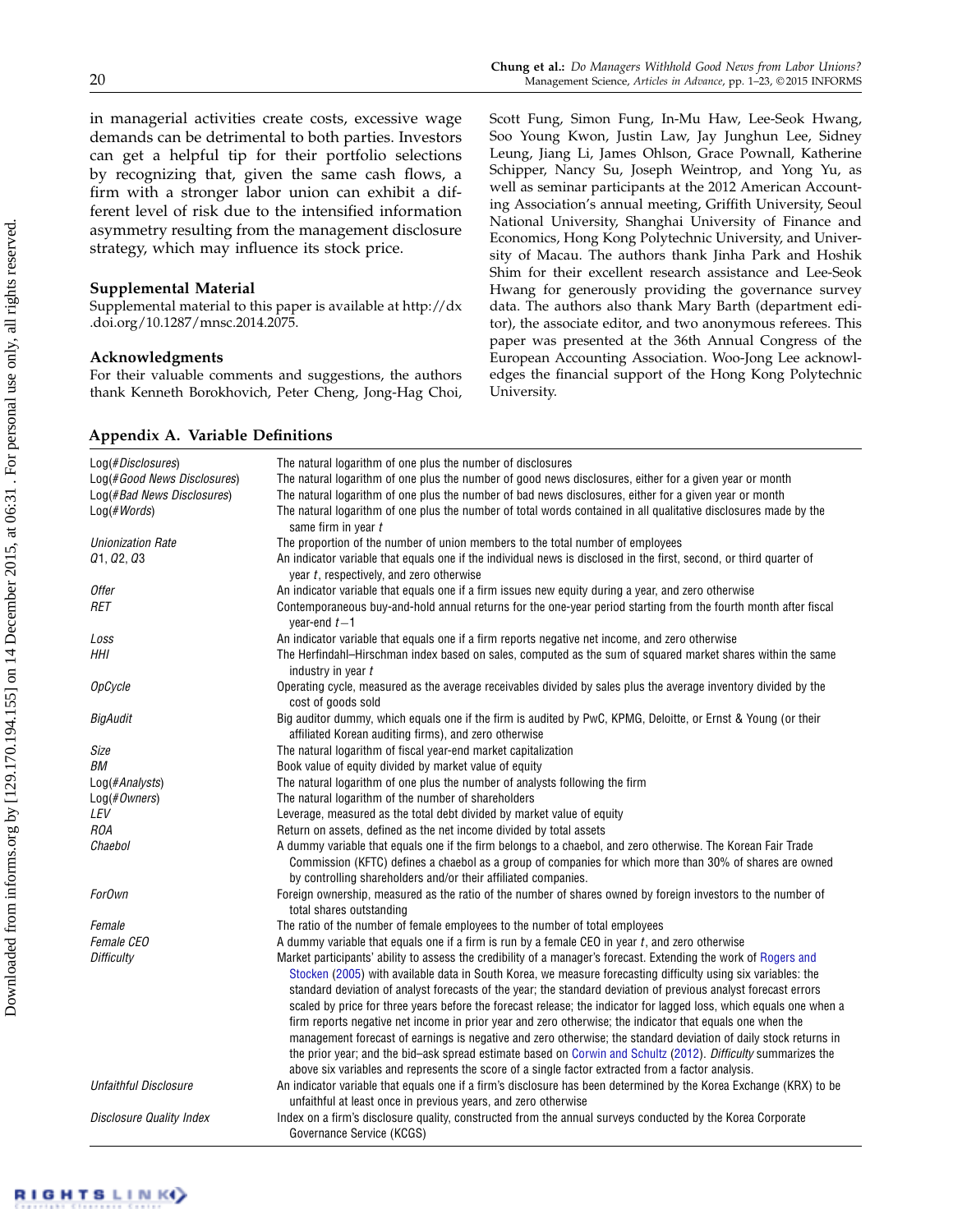## Appendix B. News Classification Criteria and Examples of News

### B.1. News Classification Criteria

The corporate disclosure data used in this study are handcollected from the Korean Investor's Network for Disclosure (KIND) System. The corporate information subject to Reg FD in South Korea includes "Future Business and Management Plan," "Forecasts of Sales, Operating Income, Continuing Business Income Before Tax (or Ordinary Income), or Net Income," "Preannouncement of Sales, Operating Income, Continuing Business Income Before Tax (or Ordinary Income), or Net Income," and "Major Managerial Issues" (Korea Exchange 2002a, b). To identify the characteristics of disclosure information, we follow several different criteria used in prior literature. First, we determine whether earnings forecasts (preannouncements) are positive or negative by comparing them with analysts' forecasts. If they exceed the most recently announced financial analysts' consensus forecasts before the disclosure, they are classified as positive news. Otherwise, they are classified as negative. If there is no analyst following, they are compared with the earnings performance for the prior year's corresponding period (e.g., month, quarter, or year). However, in some situations, they may not be classified into only one category. For example, a quarterly earnings forecast may be positive when compared with a prior quarter's performance but negative when compared with the same quarter's performance in the previous year. In such a case, it is classified as neutral. On the other hand, we characterize qualitative corporate information such as "Future Business and Management Plan" and "Major Managerial Issues" by judging the sentiment or tone of disclosures [\(Busse and](#page-22-51) [Green](#page-22-51) [2002\)](#page-22-51). This classification criterion may appear subjective, but the sentiments and tones of disclosure information are quite straightforward (as shown in the examples below). In many cases, "Future Business and Management Plans" and "Major Managerial Issues" deliver positive news such as new businesses, new markets, new products, new technologies, strategic alliances with other domestic or foreign companies, or a dividend distribution. Negative disclosure contains news such as the cancellation of contracts, discontinuation of unprofitable business, or withdrawal from foreign markets. If it is not clear whether it has a positive or negative effect on firm value, it is classified as neutral. For example, news about a change in pricing policy is classified as neutral unless it accompanies an expected positive or negative effect on firms' business prospects. Companies sometimes disclose both earnings news and business plans or managerial issues together. In such cases, the disclosure is classified as positive (or negative) when both types of news are consistently characterized as positive (or negative). Otherwise, it is classified as neutral.

#### B.2. Examples of News

1. "Forecasts of Sales, Operating Income, Continuing Business Income Before Tax (or Ordinary Income), or Net Income" or "Preannouncement of Sales, Operating Income, Continuing Business Income Before Tax (or Ordinary Income), or Net Income."

Good news: SK Co., Ltd. disclosed the following news on January 27, 2005:

"Sales, Operating Income, Ordinary Income, and Net Income for the 4th quarter of 2005 are 4,962, 452, 832, and 612 billion Korean won, respectively, and all these numbers have increased both from the 3rd quarter of 2005 and the 4th quarter of 2004 (detailed past period numbers and ratios of changes included)."

Bad news: Samsung Electronics Co., Ltd. disclosed the following news on April 13, 2007:

"Sales, Operating Income, Ordinary Income, and Net Income for the 1st quarter of 2007 are 144, 12, 18, and 16 billion Korean won, respectively, and all these numbers have decreased from the 4th quarter of 2006. They also have decreased from the 1st quarter of 2006 except Sales, which has increased (detailed past period numbers and ratios of changes included)."

Neutral news: Korean Air Co., Ltd. disclosed the following news on February 1, 2006:

"Sales in the passenger division for December 2005 were 3,912 million Korean won, which have increased from November 2005 but decreased from December 2004. Sales in the cargo division for December 2005 were 659 million Korean won, which have decreased both from November 2005 and December 2004. The capacity utilization rate in the passenger division for December 2005 was 68.8%, which has increased both from November 2005 and December 2004, while the capacity utilization rate in the cargo division for December 2005 was 75.6%, which has decreased both from November 2005 and December 2004 (detailed past period numbers and ratios of changes included)."

2. "Future Business and Management Plan" or "Major Managerial Issues"

Good news: KT Inc. disclosed the following news on January 5, 2005:

"We signed MOU on the extension of strategic alliances with Microsoft. Major contents include: (1) Establishing an R&BD (Research and Business Development) Center under a co-investment scheme, (2) Building this R&BD Center in South Korea, (3) Establishing a matching fund to utilize the external contents, technologies, and human resources of this R&BD Center, and (4) Setting up a human resource exchange program that includes seminars, educations, and exchanges of personnel in various business areas."

Bad news: LS Co., Ltd. disclosed the following news on January 4, 2005:

"At the preliminary decision made in June 2004, the Chinese Ministry of Commerce levied 7% of anti-dumping tariff on our company for our exported optical fibers. The Chinese Ministry of Commerce has conducted additional investigations since then, and sent the formal letter of final decision to our company today. Based on No. 25 of Anti-Dumping Act of the People's Republic of China, the final decision confirmed the 7% tariff set at the preliminary decision."

Neutral news: Korea Gas Corporation disclosed the following news on June 29, 2006:

"The wholesale prices of natural gas sold to households, industries, and power plants have increased effective on 00:00 a.m. July 1, 2006. This adjustment is due to the increase of oil price in the market (detailed current and adjusted wholesale prices and ratios of changes included)."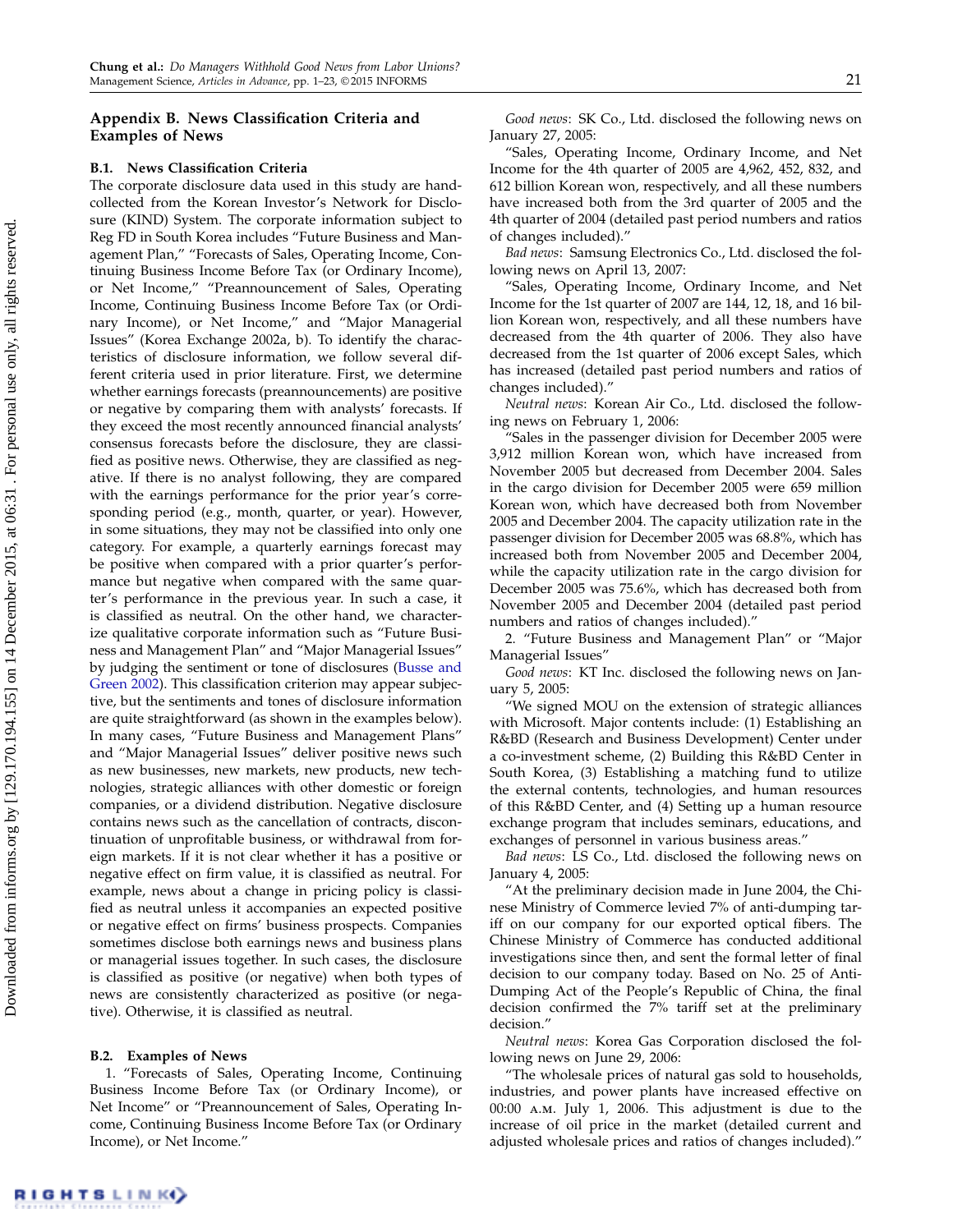#### References

- <span id="page-22-11"></span>Aboody D, Kasznik D (2000) CEO stock option awards and the timing of corporate voluntary disclosures. J. Accounting Econom. 29(1):73–100.
- <span id="page-22-49"></span>Ali A, Klasa S, Yeung E (2009) Product market competition and corporate disclosure policy. Working paper, University of Texas at Dallas, Richardson.
- <span id="page-22-42"></span>Antos J, Chandler M, Mellow W (1980) Sex differences in union membership. Indust. Labor Relations Rev. 33(2):162–169.
- <span id="page-22-26"></span>Baginski S, Hassell J, Kimbrough M (2002) The effect of the legal environment on voluntary disclosure: Evidence from management earnings forecasts issued in U.S. and Canadian markets. Accounting Rev. 77(1):25–50.
- <span id="page-22-21"></span>Ball R (2009) Market and political/regulatory perspectives on the recent accounting scandals. J. Accounting Res. 47(2):277–323.
- <span id="page-22-47"></span>Bhattacharya S, Ritter J (1983) Innovation and communication: Signaling with partial disclosure. Rev. Econom. Stud. 50(2):331–346.
- <span id="page-22-13"></span>Black B, Kim W (2012) The effect of board structure on firm value: A multiple identification strategies approach using Korean data. J. Financial Econom. 104(1):203–226.
- <span id="page-22-2"></span>Bova F (2013) Labor unions and management's incentive to signal a negative outlook. Contemporary Accounting Res. 30(1):14–41.
- <span id="page-22-3"></span>Bowen R, Ducharme L, Shores D (1995) Stakeholders' implicit claims and accounting method choice. J. Accounting Econom. 20(3):225–294.
- <span id="page-22-48"></span>Brander J, Eaton J (1984) Product line rivalry. Amer. Econom. Rev. 74(3):323–334.
- <span id="page-22-30"></span>Brennan N (1999) Voluntary disclosure of profit forecasts by target companies in takeover bids. J. Bus. Finance Accounting 26(7–8): 883–917.
- <span id="page-22-15"></span>Bronars S, Deere D (1994) Unionization and profitability: Evidence of spillover effects. J. Political Econom. 102(6):1281–1287.
- <span id="page-22-17"></span>Bronars S, Deere D, Tracy J (1994) The effects of unions on firm behavior: An empirical analysis using firm-level data. Indust. Relations: J. Econom. Soc. 33(4):426–451.
- <span id="page-22-51"></span>Busse J, Green T (2002) Market efficiency in real time. J. Financial Econom. 65(3):415–437.
- <span id="page-22-10"></span>Chen C, Mohan N (1994) Timing the disclosure of information: Management's view of earnings announcements. Financial Management 23(3):63–69.
- <span id="page-22-34"></span>Chen H, Kacperczyk M, Ortiz-Molina H (2011) Labor unions, operating flexibility, and the cost of equity. J. Financial Quant. Anal. 46(1):25–58.
- Chen H, Kacperczyk M, Ortiz-Molina H (2012) Do non-financial stakeholders affect the pricing of risky debt? Evidence from unionized workers. Rev. Finance 16(2):347–383.
- <span id="page-22-35"></span>Chyz J, Leung W, Li O, Rui O (2013) Labor unions and tax aggressiveness. J. Financial Econom. 108(3):675–698.
- <span id="page-22-45"></span>Clarke R (1983) Collusion and the incentives for information sharing. Bell J. Econom. 14(2):383–394.
- <span id="page-22-41"></span>Corwin S, Schultz P (2012) A simple way to estimate bid-ask spreads from daily high and low prices. J. Finance 67(2): 719–760.
- <span id="page-22-4"></span>Cullinan C, Bline D (2003) The effects of labour and accounting choice in Canada. Canadian Accounting Perspect. 2(2):135–151.
- <span id="page-22-50"></span>Darrough M (1993) Disclosure policy and competition: Cournot vs. Bertrand. Accounting Rev. 68(3):534–561.
- <span id="page-22-29"></span>DeAngelo L (1988) Managerial competition, information cost, and corporate governance: The use of accounting performance measures in proxy contests. J. Accounting Econom. 10(1):3–36.
- <span id="page-22-1"></span>DeAngelo H, DeAngelo L (1991) Union negotiations and corporate policy: A study of labor concessions in the domestic steel industry during the 1980s. J. Financial Econom. 30(1):3–43.
- <span id="page-22-20"></span>Diamond D, Verrecchia R (1991) Disclosure, liquidity, and the cost of capital. J. Finance 46(4):1325–1359.
- <span id="page-22-5"></span>D'Souza J, Jacob J, Ramesh K (2000) The use of accounting flexibility to reduce labor renegotiation costs and manage earnings. J. Accounting Econom. 30(2):187–208.
- <span id="page-22-38"></span>Dye R (1985) Disclosure of nonproprietary information. J. Accounting Res. 23(1):123–145.
- <span id="page-22-31"></span>Dye R (2001) An evaluation of "essays on disclosure" and the disclosure literature in accounting. J. Accounting Econom. 32(1–3): 181–235.
- <span id="page-22-33"></span>Fama E, MacBeth J (1973) Risk, return, and equilibrium: Empirical tests. J. Political Econom. 81(3):607–636.
- <span id="page-22-44"></span>Francis B, Hasan I, Park J, Wu Q (2014) Gender differences in financial reporting decision-making: Evidence from accounting conservatism. Contemporary Accounting Res. ePub ahead of print November 5, [http://dx.doi.org/10.1111/1911-3846.12098.](http://dx.doi.org/10.1111/1911-3846.12098)
- <span id="page-22-46"></span>Gal-Or E (1985) Information sharing in oligopoly. Econometrica 53(2):329–343.
- <span id="page-22-19"></span>Glosten L, Milgrom P (1985) Bid, ask, and transaction prices in a specialist market with heterogeneously informed traders. J. Financial Econom. 14(1):71–100.
- <span id="page-22-22"></span>Graham J, Harvey C, Rajgopal S (2005) The economic implications of corporate financial reporting. J. Accounting Econom. 40(1–3): 3–73.
- <span id="page-22-9"></span>Healy P, Palepu K (2001) Information asymmetry, corporate disclosure, and capital markets: A review of the empirical disclosure literature. J. Accounting Econom. 31(1–3):405–440.
- <span id="page-22-8"></span>Hilary G (2006) Organized labor and information asymmetry in the financial markets. Rev. Accounting Stud. 11(4):525–548.
- <span id="page-22-43"></span>Hirsch B (1980) The determinants of unionization: An analysis of interarea differences. Indust. Labor Relations Rev. 33(2):147–161.
- <span id="page-22-16"></span>Hirsch B (1991) Union coverage and profitability among U.S. firms. Rev. Econom. Statist. 73(1):69–77.
- <span id="page-22-18"></span>Hirsch B (1992) Firm investment behavior and collective bargaining strategy. Indust. Relations: J. Econom. Soc. 31(1):95–121.
- <span id="page-22-40"></span>Hutton A, Miller G, Skinner D (2003) The role of supplementary statements with management earnings forecasts. J. Accounting Res. 41(5):867–890.
- <span id="page-22-39"></span>Jung W, Kwon Y (1988) Disclosure when the market is unsure of information endowment of managers. J. Accounting Res. 26(1):146–153.
- <span id="page-22-25"></span>Kasznik R, Lev B (1995) To warn or not to warn: Management disclosures in the face of an earnings surprise. Accounting Rev. 70(1):113–134.
- <span id="page-22-37"></span>Kennan J (2001) Repeated bargaining with persistent private information. Rev. Econom. Stud. 68(4):719–755.
- <span id="page-22-23"></span>Khan M, Watts R (2009) Estimation and empirical properties of a firm-year measure of accounting conservatism. J. Accounting Econom. 48(2–3):132–150.
- <span id="page-22-14"></span>Kim T, Jung J, Chee S (1999) Empirical association between executive compensation and performance in Korean companies. Korean Accounting Rev. 24(2):87–115. [In Korean.]
- <span id="page-22-0"></span>Klasa S, Maxwell W, Ortiz-Molina H (2009) The strategic use of corporate cash holdings in collective bargaining with labor unions. J. Financial Econom. 92(3):421–442.
- <span id="page-22-6"></span>Kleiner M, Bouillon M (1988) Providing business information to production workers: Correlates of compensation and profitability. Indust. Labor Relations Rev. 41(4):605–617.
- Korea Exchange (KRX) (2002a) Disclosure regulation of the Korea Stock Market. Korea Exchange, Busan, Korea.
- Korea Exchange (KRX) (2002b) Enforcement rule of the disclosure regulation of the Korea Stock Market. Korea Exchange, Busan, Korea.
- <span id="page-22-12"></span>Kothari S, Shu S, Wysocki P (2009) Do managers withhold bad news? J. Accounting Res. 47(1):241–276.
- <span id="page-22-32"></span>La Porta R, Lopez-De-Silanes F, Shleifer A (2006) What works in securities laws? J. Finance 61(1):1-32.
- <span id="page-22-24"></span>LaFond R, Watts R (2008) The information role of conservatism. Accounting Rev. 83(2):447–478.
- <span id="page-22-28"></span>Lang M, Lundholm R (1993) Cross-sectional determinants of analysts' ratings of corporate disclosures. J. Accounting Res. 31(2): 246–271.
- <span id="page-22-27"></span>Larcker D, Rusticus T (2010) On the use of instrumental variables in accounting research. J. Accounting Econom. 49(3):186–205.
- <span id="page-22-7"></span>Leap T (1991) Collective Bargaining and Labor Relations, 2nd ed. (Prentice Hall, Englewood Cliffs, NJ).
- <span id="page-22-36"></span>Lev B, Penman S (1990) Voluntary forecast disclosures, nondisclosure, and stock prices. J. Accounting Res. 28(1):49–76.